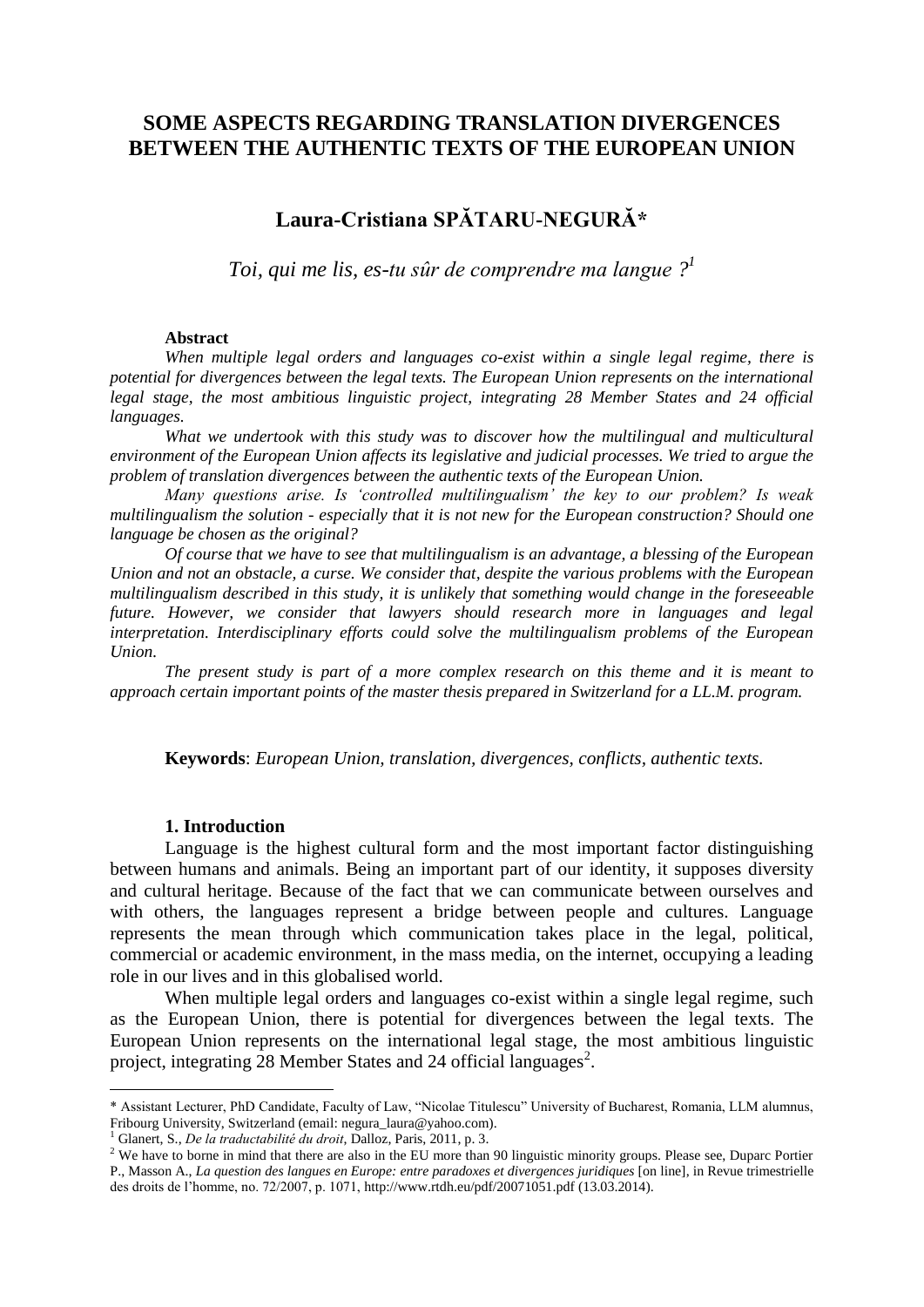In this study, we shall explore how the multilingual and multicultural environment of the EU affects its legislative and judicial processes, and the challenges raised by the multilingual drafting of legal texts. This objective goes hand in hand with the importance of the adequate drafting of legislative texts and the proper linguistic expression of EU concepts.

The ambition of this study is to prove that the meaning of EU law cannot be derived from one version of the official languages, therefore the languages are interdependent and "[h]ence EU citizens cannot purely rely on their own languages when they want to know what EU law says on a particular issue. In principle, EU citizens must know the law in each and every official language because the meaning of the law is anchored not in one single language version, but in all the language versions taken together"<sup>3</sup>.

## **2. Content**

 $\overline{a}$ 

## **2.1. Multilingualism and Multijuralism<sup>4</sup> in the European Union**

Multilingualism can be seen as "a democratic value to be protected, a fundamental right of minority groups, an obstacle to deliberative democracy and a hindrance to legal certainty and the possibility of uniform law, a cultural asset of Europe to be promoted and protected, a competitive advantage of businesses on the market and a prerequisite for the free movement of EU citizens"<sup>5</sup>.

Why EU does not agree on a common language? Would this be the solution? The linguistic diversity is a *specific value* of the EU which should be protected. As the former European Commissioner for Multilingualism, Mr. Leonard Orban, once said at a conference on multilingualism that took place in Romania on 15 May 2009:

*Today we live in a globalized world and Europe is building an ever closer Union. While, on a global level, some "big" languages tend to dominate the scene, Europe is not a melting pot where differences are blotted out. Europe is a common home where diversity is celebrated, and where our many mother tongues are or should be a source of wealth and a bridge to greater solidarity and mutual understanding*<sup>6</sup> *.*

What Mr Orban *did not* say was that although the many mother tongues are a symbol of EU democracy, *a source of greater cultural wealth*, they still impede mutual understanding between EU citizens. Moreover, "[i]n a market where goods, capital, services and persons are encouraged and expected to move freely, the diversity of languages is, in fact, a hindrance to such movement"<sup>7</sup>.

Contrary to the provisions of the Treaty establishing the European Coal and Steel Community (authentic in French only) the European Union (and the European Community first) has always been based on the principle that at least one official language of each Member State<sup>8</sup> should become an official language of the Union. As for the provision of Article 314 of the Treaty establishing the European Community, the treaty was drawn up in a

<sup>&</sup>lt;sup>3</sup> Kjaer A.L., Adamo S., "Linguistic Diversity and European Democracy: Introduction and Overview" in Kjaer A.L., Adamo S. (eds.), *Linguistic Diversity and European Democracy: Introduction and Overview*, Ashgate, 2011, p. 7.

<sup>&</sup>lt;sup>4</sup> By *multijuralism*, we mean the simple fact that within the EU each Member State has at least one legal system which is entirely its own and whose validity, as opposed to its history, is independent of all other Member State legal systems. From this fact it follows that EU legislators and adjudicators, and their staff, coming as they are from different countries, have many different legal backgrounds, and must legislate for widely differing legal systems.

<sup>5</sup> Kjaer, A.L., Adamo S., "Linguistic Diversity and European Democracy: Introduction and Overview" in Kjaer A.L., Adamo S. (eds.), *op. cit.*, p. 2.

<sup>6</sup> Speech [on line] http://ec.europa.eu/archives/commission\_2004-2009/orban/news/news\_en.htm (13.03.2014).

<sup>7</sup> Kjaer A.L., Adamo S., "Linguistic Diversity and European Democracy: Introduction and Overview" in Kjaer A.L., Adamo S. (eds.), *op. cit.*, p. 5.

<sup>8</sup> There are multilingual legislative systems in the EU: *Belgium* (French, Dutch and German) and *Malta* (Maltese and English). Other multilingual legislative systems in the world: Canada and Switzerland.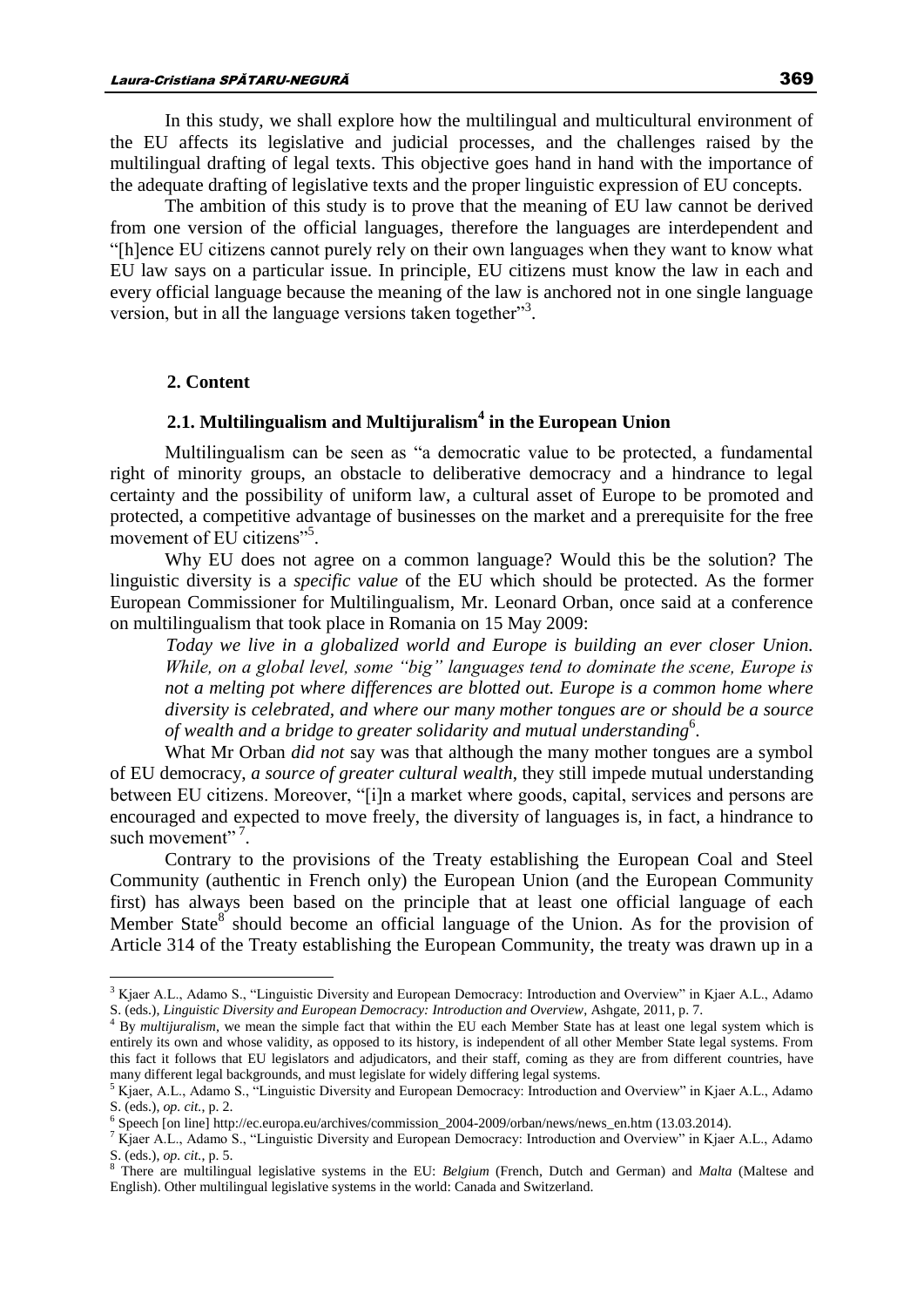single original in four texts equally authentic (*i.e.* Dutch, French, German and Italian languages). This Article has been amended by the Accession Treaties upon each entry into the Community/Union of new Member States<sup>9</sup>.

As from July  $1<sup>st</sup>$ , 2013, the European Union has 28 Member States, the last Member State entering into the European family being Croatia. Each Member State has its own legal system, which can be classified under the criteria of René David in civil law countries or common law countries. Almost every Member State has its own official language, in the EU being recognized 24 languages per total<sup>10</sup>. Moreover, "depending on how languages are defined and what inclusion criteria are used, more than 100 regional and minority languages are spoken in Europe<sup>"11</sup>. However, despite *the struggle* of Europeans to keep their linguistic diversity, we notice that the number of languages spoken in Europe has certainly dropped: "[m]any languages have disappeared, and some European states gave even managed to impose an almost perfect linguistic unity on their territory: English in the UK, German in Germany, French in France or Italian in Italy. Some states even share the same official language"<sup>12</sup>.

For those reasons, we consider that we can discuss about multilingualism and multijuralism in the EU. If the notion of "multilingualism" does not rise any questions, by "multijuralism", we understand the simple fact that within the EU, each Member State has at least one legal system which is entirely its own and whose validity, as opposed to its history, is independent of all other Member State legal systems<sup>13</sup>. That means that the EU legal specialists, coming from the Member States, have different legal backgrounds and must legislate for different legal systems.

### **2.2. The EU Multilingualism. Unity in Diversity**

Law is not created in a vacuum, because it has to be applied to practical situations. As mentioned above, if we want a legal act *to be applied uniformly throughout the EU*, it has to be communicated in such a way that the same legal effect be reached in all circumstances. In a multilingual construction such the EU, it means that language has a much more important and complicated role than in national legal systems characterised by one single language.

The multilingualism is one key characteristic of the EU law – "if not *the* key manifestation – of cultural diversity in Europe today<sup>314</sup>. It is an "indispensable component of the effective operation of the rule of law in the Community legal order<sup>715</sup>.

Why recognizing equal official status to all languages? We consider that this was the solution found by the European legal architects to "immunizing the European institutions

<sup>9</sup> In 1973, English, Irish and Danish, in 1981 Greek, in 1986 Spanish and Portuguese, in 1995 Finnish and Swedish, in 2004 Czech, Estonian, Hungarian, Lithuanian, Latvian, Maltese, Polish, Slovenian and Slovak, in 2007 Romanian and Bulgarian, in 2013 Croatian became official languages in the EU.

 $10$  However, it must be emphasized that until 2007 Irish was an authentic language of the Treaties but was not included among the official and working languages of the EU. Irish became, with the accession of Ireland, an authentic language of the Treaties but it did not acquire the status of an official language under Regulation No. 1 until 2007 when the regime was extended to Irish with some limitations.

<sup>&</sup>lt;sup>11</sup> Kjaer A.L., Adamo S., "Linguistic Diversity and European Democracy: Introduction and Overview" in Kjaer A.L., Adamo S. (eds.), *op. cit.*, p. 4 (footnote omitted).

<sup>&</sup>lt;sup>12</sup> Gravier M., Lundquist L., "Getting Ready for a New Tower of Babel" in Kjaer A.L., Adamo S. (eds.), *op. cit.*, p. 75.

<sup>&</sup>lt;sup>13</sup> Schilling, T., Multilingualism and Multijuralism: Assets of EU Legislation and Adjudication?, German Law Journal, Vol. 12, No. 07/2011, p. 1462.

<sup>&</sup>lt;sup>14</sup> Kraus P., "Neither United nor Diverse? The Language Issue and Political Legitimation in the European Union" in Kjaer A.L., Adamo S., *op. cit.*, p. 27.

<sup>&</sup>lt;sup>15</sup> Bengoetxea J., "Multilingual and Multicultural Legal Reasoning: The European Court of Justice" in Kjaer A.L., Adamo S. (eds.), *op. cit.*, p. 100.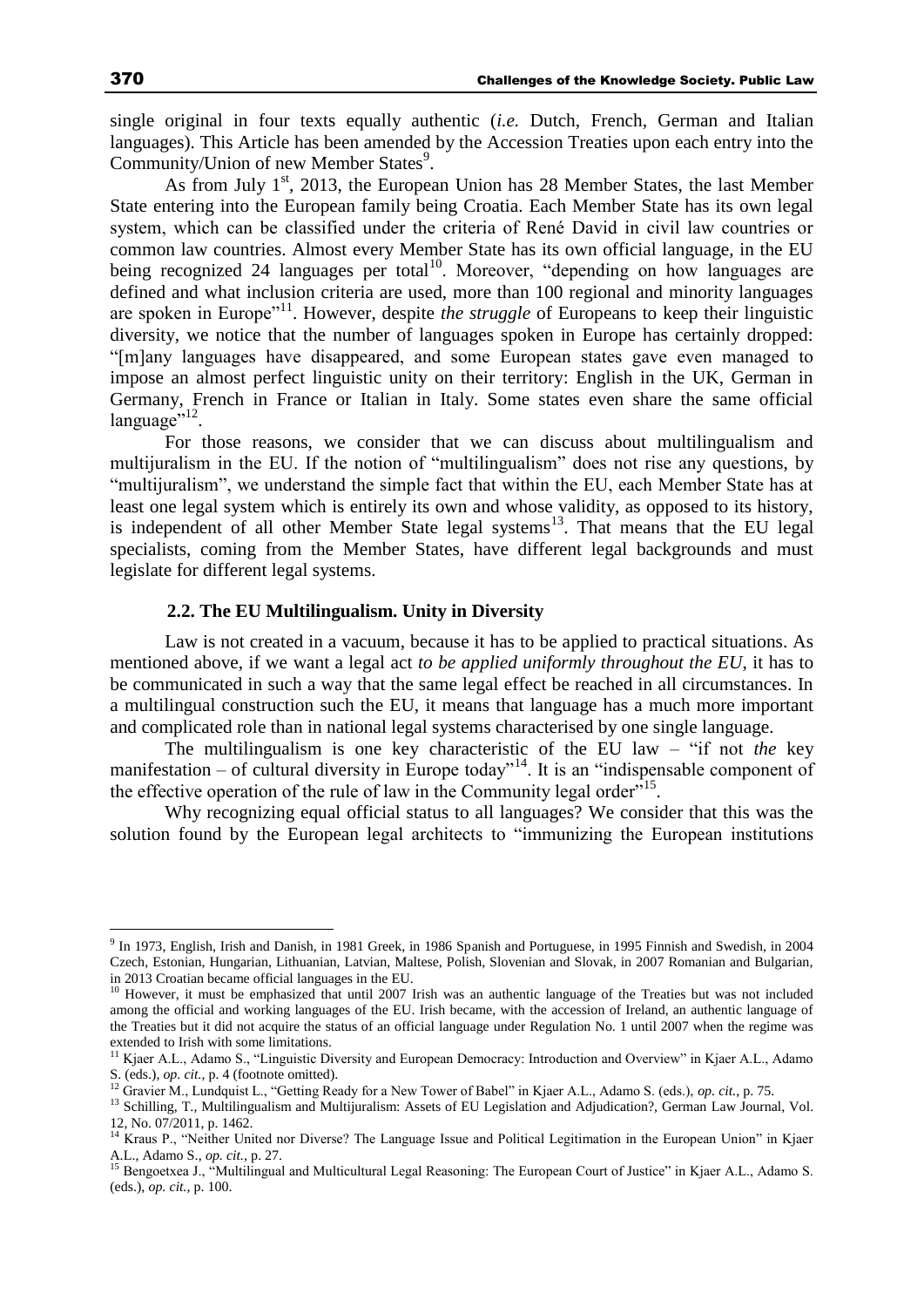against the nationalist setbacks they anticipated in case some Member States felt symbolically discriminated against because of the preferential treatment given to the languages of others"<sup>16</sup>.

The concept of "multilingualism" can be *strong*, meaning that all official language versions are equally authentic, or *week*, meaning that one language version is authentic, while the others are official translations. In the history of the European construction, we can find both strong and weak multilingualism. For example, the EU adopted the strong multingualism, because all language versions of an act are authentic, while the European Coal and Steel Treaty adopted the weak multilingualism, because the French version was considered to be authentic. An example of today's weak multilingualism would be the case law of the ECJ, because the authentic version is the language-of-the-case version.

From the doctrine and from the ECJ case law, we have noticed that by adopting the strong multilingualism, the EU faces many problems, leading to contradictions or variations between the language versions of EU acts.

Some authors point out that "embracing weak multilingualism instead of the strong variety would solve some of the EU's multilingualism problems without creating new ones (purely political problems apart), and without squandering any of the opportunities multilingualism may offer in the EU context"<sup>17</sup>. The solution for such problems would consist in looking to the single authentic version.

There are however *benefits* of the multilingualism. For instance, translation could lead to a better and clearer version of the original<sup>18</sup>, because by translation, the implied assumptions made in the original version may be identified.

Strong multilingualism has the advantage to offer the same rights of a Member State to another Member State, because all European citizens have the right to discover the EU law in their own language.

The paradox expressed in the EU motto "united in diversity" affects also the EU legal regime, the legislation being translated into 24 official languages. All the official languages have equal authenticity. We consider that "in stressing the equal value of the different linguistic versions of the Community acts, the Court [the European Court of Justice] discounted legal argument brought by some States, aimed at supporting the greater value of the different linguistic versions, based, for example, on the corresponding percentage of population in the Community; the Court will not allow the interpretative value of an official version to vary in proportion to the number of individuals of member States where certain languages are spoken<sup>"19</sup>. As stated by the Court in the *EMU Tabac* case<sup>20</sup>, "all the language versions must, in principle, be recognised as having the same weight and this cannot vary according to the size of the population of the Member States using the language in question"*.* 

In many ECJ cases, it was underlined that multilingualism is essential to the EU legal order. For instance, in the case *Kik v. OHIM*, it was underlined that:

<sup>&</sup>lt;sup>16</sup> Kraus P., "Neither United nor Diverse? The Language Issue and Political Legitimation in the European Union" in Kjaer A.L., Adamo S., *op. cit.*, p. 23 (footnote ommited).

<sup>17</sup> Schilling T., *op. cit.*, p. 1463.

<sup>&</sup>lt;sup>18</sup> Caussignac G., "Empirische Aspekte der zweiprachigen Redaktion vom Rechtserlassen" in Muller, F., Burr, I. (eds.), *Rechtssprache Europas. Reflexion der Praxis von Sprache und Mehrsprachigkeit im Supranationalen Recht*, 2004; Robinson W., *How the European Commission Drafts Legislation in 20 Languages*, 53 Clarity, 2005.

<sup>&</sup>lt;sup>19</sup> Vismara F., "The Role of the Court of Justice of the European Communities in the Interpretation of Multilingual Texts" in Pozzo B., Jacometti V., *Multilingualism and the Harmonisation of European Law*, Kluwer Law International, 2006, p. 66. See also judgment in Case C-296/95 *The Queen v Commissioners of Customs and Excise, ex parte EMU Tabac SARL, The Man in Black Ltd, John Cunningham* [1998] ECR 1605, and Case 9/79 *Marianne Wörsdorfer, née Koschniske, v Raad van Arbeid* [1979], ECR 2717. In these cases, the Court held that in case of doubt, the text of the legal norms should not be considered in isolation, but it should be interpreted and applied in the light of other texts drawn up in the other official languages.

<sup>&</sup>lt;sup>20</sup> Case C-296/95 The Queen v Commissioners of Customs and Excise, ex parte EMU Tabac SARL, The Man in Black Ltd, John Cunningham [1998] ECR 1605, par. 36.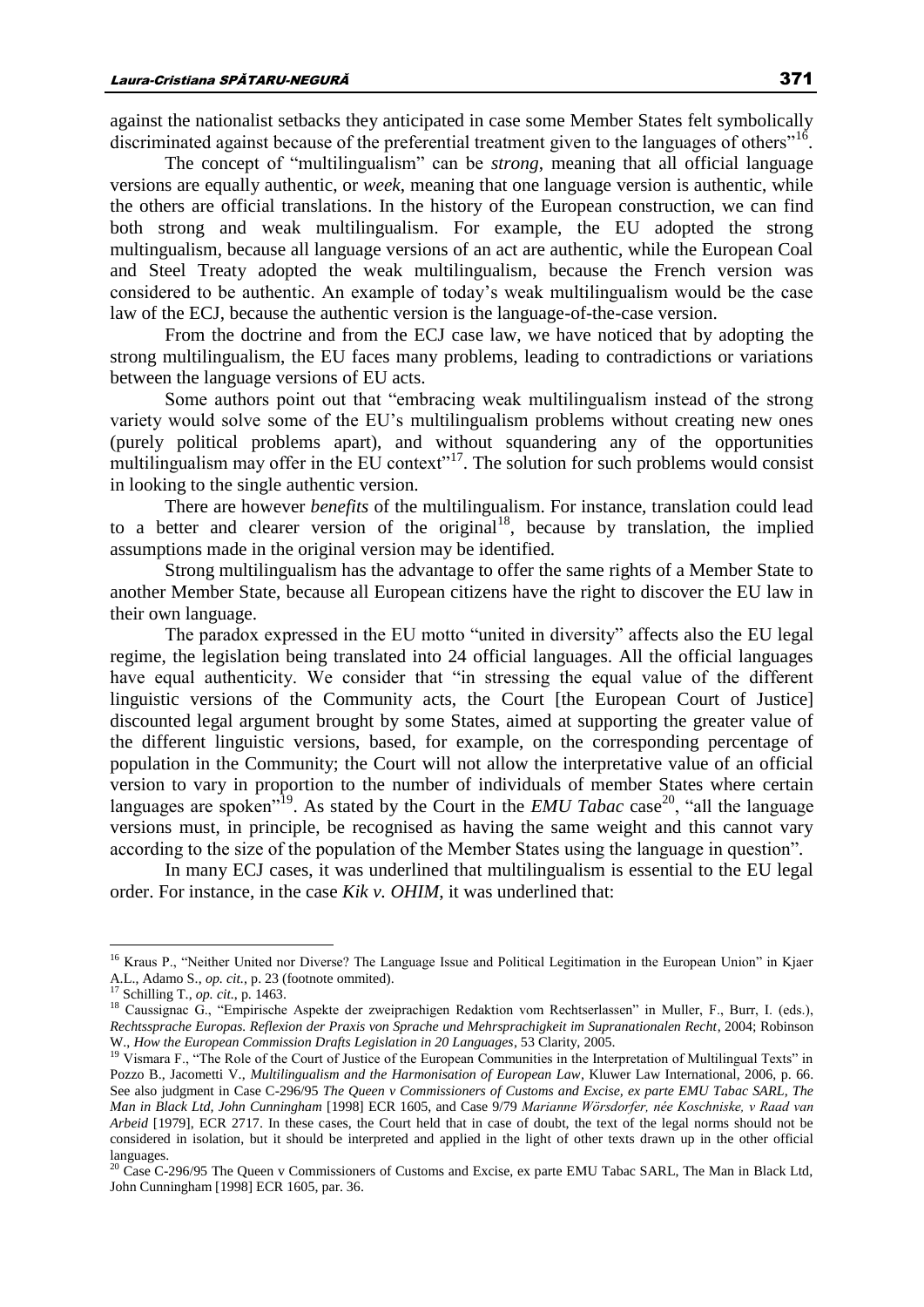*Multilingualism is an indispensable component of the effective operation of the rule of law in the Community legal order, since many rules of primary and secondary law*  have direct application in the national legal systems of the Member States<sup>21</sup>.

Another example can be discovered in the *CILFIT* case, where the Court stated:

*It must be borne in mind that Community legislation is drafted in several languages and that the different language versions are all equally authentic. An interpretation of a provision of Community law thus involves a comparison of the different language*  versions<sup>22</sup>.

Thus, the meaning of EU law cannot be derived from one version of the official languages, therefore the languages are interdependent and "[h]ence EU citizens cannot purely rely on their own languages when they want to know what EU law says on a particular issue. In principle, EU citizens must know the law in each and every official language because the meaning of the law is anchored not in one single language version, but in all the language versions taken together"<sup>23</sup>.

The differences between the languages are inevitable because *they are not absolute copies one of each other*. In this case, the EU multilingualism leads to "legal miscommunication, misinterpretation, incoherent and divergent texts and, ultimately, an obstacle to achieving what lies at the very core of the rule of law, namely legal certainty"<sup>24</sup>.

But to what extent must language be regarded as *a barrier* to the development of a uniform EU law?

#### **2.3. The EU Multijuralism and the EU law making**

As mentioned before, the term "multijuralism" is not very clear and we use it in the sense of the fact that within the EU each Member State has at least one legal system which is entirely its own and whose validity, as opposed to its history, is independent of all other Member States' legal systems. That means that the EU legal specialists, coming from the Member States, have different legal backgrounds and must legislate for different legal systems.

Some authors<sup>25</sup> claim that the different legal background and the obligation to legislate for different legal systems "may cause problems for devising general concepts which will be understood in the same way throughout the EU"<sup>26</sup>.

It seems that there is no evidence in this concern, but still, "those problems are accompanied by the unique opportunity offered to the producers of EU legal texts to have at their disposal a toolbox of 27 possible solutions for many situations"<sup>27</sup>. This toolbox should be very useful, a source of inspiration for the best available solution, and the EU should "pay attention to the lessons of national experience"<sup>28</sup>.

Although the detailed analysis of the EU law making process would be very interesting for the present study, we emphasize that is not our aim. We resume some of the

<sup>&</sup>lt;sup>21</sup> Judgment of the Court in Case C-361/01 P Christina Kik v. Office for Harmonisation in the Internal Market [2003] ECR I-8283.

<sup>&</sup>lt;sup>22</sup> Judgment of the Court in Case C-283/81, Srl CILFIT and Lanifacio di Gavardo SpA v. Ministry of Health [1982] ECR 3415, par. 18.

<sup>&</sup>lt;sup>23</sup> Kjaer A.L., Adamo S., "Linguistic Diversity and European Democracy: Introduction and Overview" in Kjaer A.L., Adamo S. (eds.), op. cit., p. 7.

<sup>&</sup>lt;sup>24</sup> Kjaer A.L., Adamo S., "Linguistic Diversity and European Democracy: Introduction and Overview" in Kjaer A.L., Adamo  $S.$  (eds.), op. cit., p. 7.<br>
<sup>25</sup> Pozza P

<sup>25</sup> Pozzo B., "Multilingualism as a "value" in the European Union" in Ajani G., Tiscornia D., Sartor G. (eds.), The Multilanguage Complexity of European Law: Methodologies in Comparison, 2007, p. 133-134.

<sup>26</sup> Schilling T., op. cit., p. 1462.

 $27$  Schilling T., op. cit., p. 1462.

<sup>&</sup>lt;sup>28</sup> Mummery J., "Links with National Courts" in Moser P., Sawyer K., Making Community Law. The Legacy of Advocate General Jacobs at the European Court of Justice, 2008, p. 109.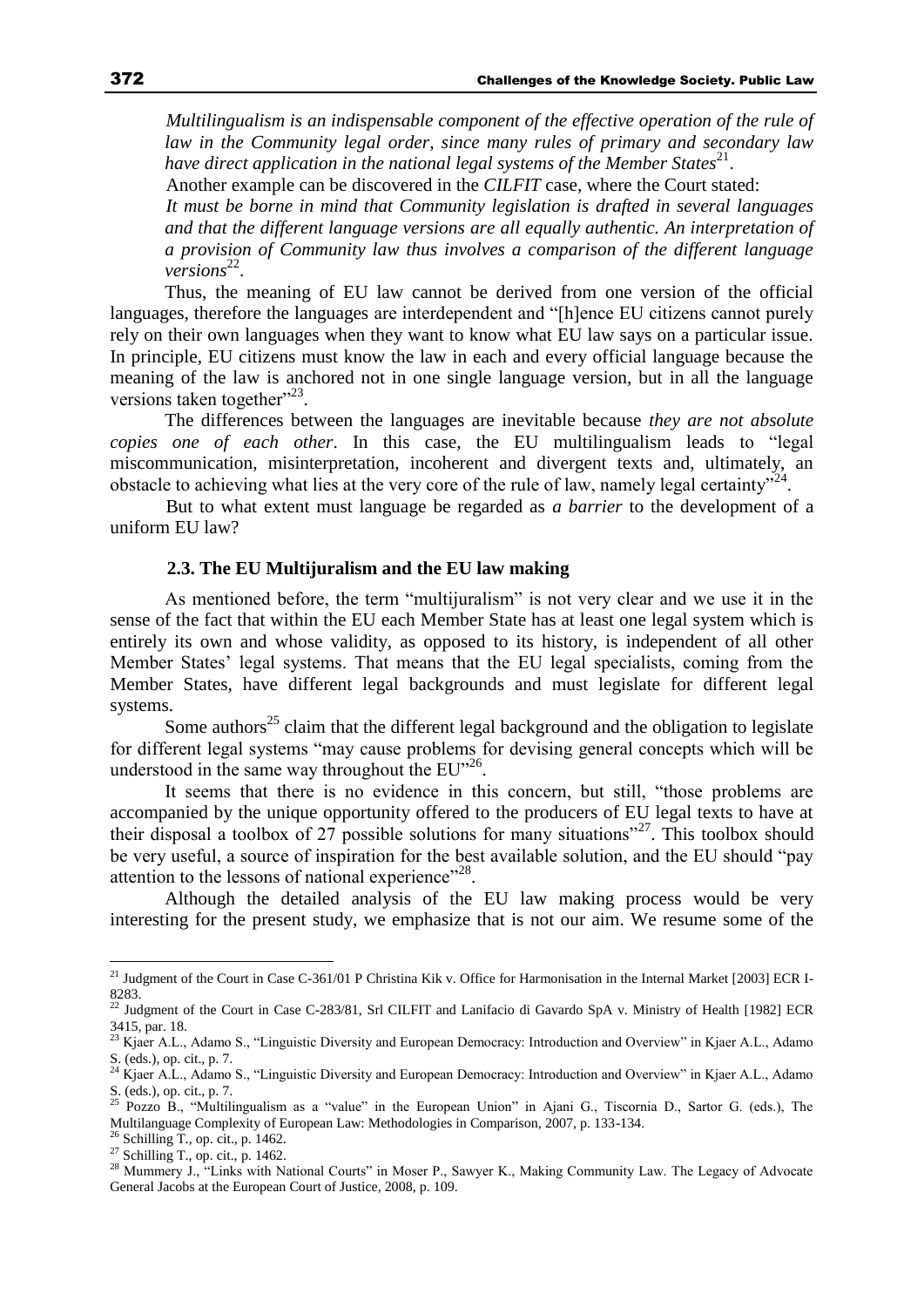main problems of the EU law making process regarding the divergences between the authentic texts.

There are, according to the Treaty on the Functioning of the European Union, two categories of legal acts in the EU legal order: "legislative" and "non-legislative" acts. The legislative acts have to be adopted under the ordinary or special legislative procedure, while the non-legislative acts have to be adopted by the Commission (two sub-groups: delegated acts and implementing acts).

The EU law making process is construed on a unique multilingual system in which 24 official languages have an equal status - this principle has been established by the founding Treaties of the EU. Moreover, this principle was the subject matter of the very first Regulation of the Council of the European Economic Community, adopted in 1958. By this principle, the EU has to publish its legislation and major policy documents in all the official languages in order that everybody in the EU (citizens, government entities and private organisations) is able to understand the rights and obligations that EU membership confers upon them and to act accordingly. Another right deriving from this principle is the right of the EU citizens to communicate with the EU in any of the official languages.

According to Articles 293-299 of the Treaty on the Functioning of the European Union, the majority legislative acts of the EU are to be adopted under the ordinary legislative procedure, jointly by the Council and the European Parliament (the former co-decision procedure). Summarizing the procedure, the text of a legislative act is the joint product of the following institutions: the *Commission* submits the proposal, while the *European Parliament* and the *Council* adopt the act.

The drafting of legal texts usually starts at the Commission, the most used languages being English<sup>29</sup> and French (however, nowadays, there is a decreasing percentage for French). But is the increasing use of English in the EU institutions compatible with the EU's commitment towards maintaining linguistic diversity? Some authors consider that "EU institutions can be considered as in effect practising linguistic apartheid"<sup>30</sup>, since minority languages have no place.

However, each unit of the Commission drafts the legal texts in its working language. In order to be adopted by Commission's decision, the texts have to be translated into the authentic languages, so if the texts are of general application, they have to be adopted in all the EU's official languages.

According to Article 294 of the Treaty on the Functioning of the European Union, which is the most important procedure based on Commission proposals, the European Parliament will deal with the legal texts, once they have been translated into all the EU's official languages. The documents presented by the Member States in their official language, are translated by the Council in the other 23 official languages. After the acts have been sent for publication to EU's Publication Office, the language versions remain unmodified, except for formatting and linguistic corrections. In the end, all legislative acts of the EU are published in the Official Journal of the European Union in all 24 official languages.

One of the most interesting situations related to the conflict of language versions is the *inadequate drafting of EU legal acts*. We consider that the quality of drafting the EU legislation is extremely important in order to exclude undesirable consequences at the national level, and to prevent private litigants from appearing before the EU courts with actions that undermine the EU legal instruments.

Under Article 268 of the Treaty on the Functioning of the European Union, the ECJ has jurisdiction in disputes relating to compensation for damage under non-contractual

<sup>&</sup>lt;sup>29</sup> This is not a result of a decision by the Council of Ministers, but because of the market forces. The role of English is reinforced also by key decisions, such as using it in all negotiations with applicant Member States.

<sup>30</sup> Philipson R., "The EU and Languages: Diversity in What Unity?" in Kjaer A.L., Adamo S. (eds.), *op. cit.*, p. 62.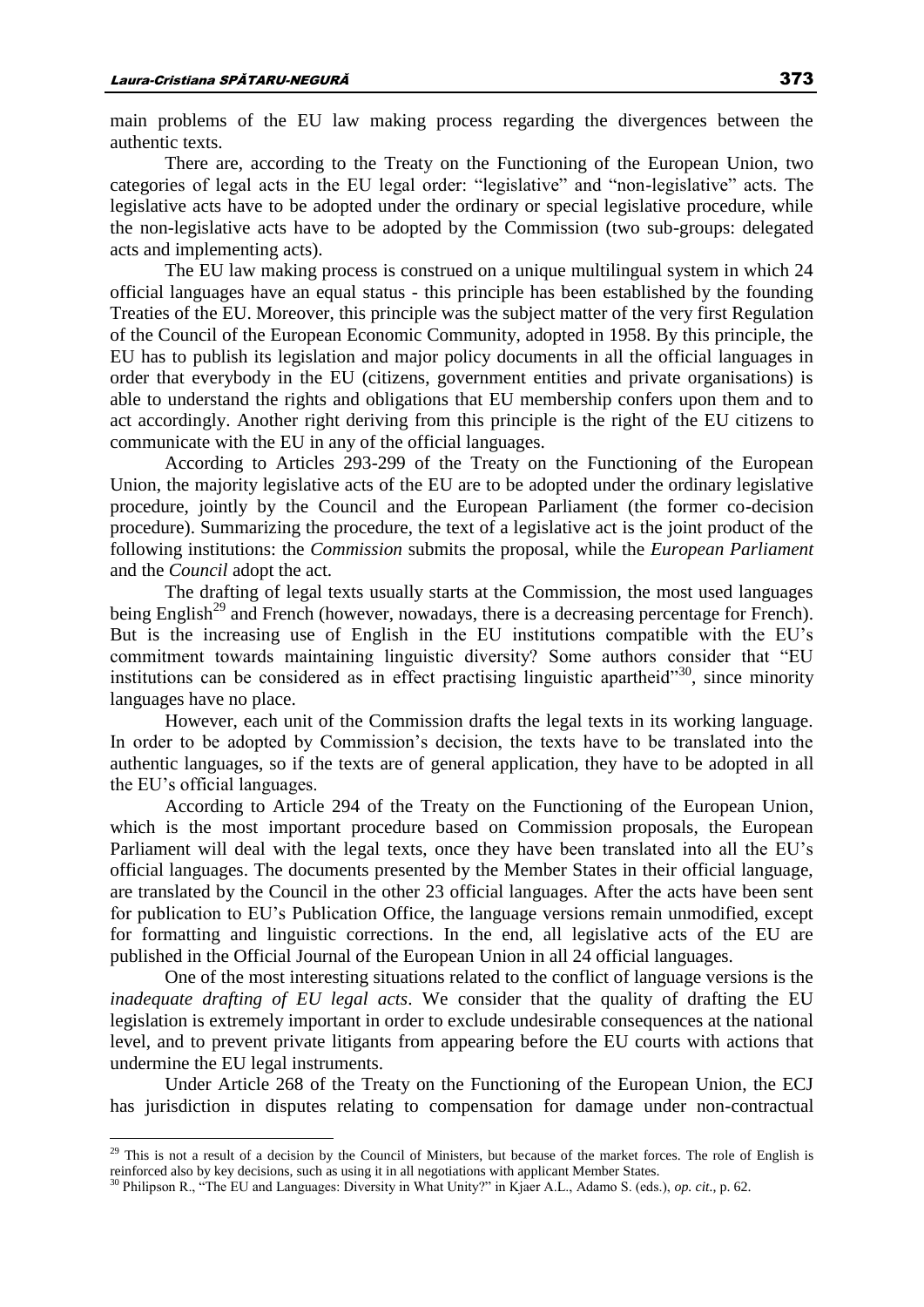liability. The ECJ case law dealing with the non-contractual liability of the European Union provides indications on the possibility for individuals to claim compensation for damages due to translation errors or even differences in the language versions of a given legal act. However, we did not find any such cases, whereas a body of case law relating to the damages caused by illegal acts of the institutions can be identified.

In case *Brasserie du Pêcheur and Factortame*<sup>31</sup>, the ECJ found that, in legislative acts not involving an element of discretion on behalf of the legislator, the mere infringement of EU law may suffice for liability. Evidently, it had to establish the causal link between the Union's action and the loss, as well as the damage itself.

Possible scenarios of non-contractual liability for inadequate multilingual drafting and publication of legal acts can be identified, but we did not find case law on this specific problem.

From the *Skoma-Lux* case<sup>32</sup> we understand that the incorrect publication of the EU legislation may not only entail the lack of enforceability of that legal act against individuals, but may be a ground for compensation in the event of losses caused by the application of such legislation (financial losses or damage). The reference was submitted by the Czech court in Ostrava in the course of the national proceedings concerning a fine imposed in respect of customs infringements. One of the company's defences for the annulment of the fine was that the national authorities could not enforce against it the EU legislation not yet published in Czech in the Official Journal.

Realizing the considerable impact of this decision, the Court limited its temporal application, underlying that it should not be applicable to national decisions prior to this judgment, except for the decisions which had been the subject of administrative or judicial proceedings at the date of this judgment.

Moreover, drafting legal texts and translating them are done by natural persons and may sometimes lead to error, especially when there are 24 official languages in the EU legal order. Some errors may be easily recognizable to the readers, others not. There is a powerful need that the EU institutions adopting legal acts have levers to correct those errors. Adopting corrigenda<sup>33</sup> is a common tool to be used when the error may create serious legal consequences. "It derives its authority from the text it rectifies, including its legitimacy, legal force and the provisions on its temporal application<sup>34</sup>. A corrigendum needs to be published in the same series of the Official Journal as the initial document, and it enjoys retroactive effect (*i.e.* the corrected legal text is official from the date of the initial act). Its size varies – from one or two correction points to hundreds.

The EU law is very special, because it is an autonomous legal order, characterized by multilingualism (24 equally authentic official languages) and multijuralism (28 national legal systems). The increase of the official languages in the EU (from 4 in 1958 to 24 in 2013), determines the multilingualism in EU institutions to be even more complex. We have to keep in mind that with the 24 official languages, the European institutions have to manage 552 linguistic combinations both for translation and for interpretation: each of the 24 languages

<sup>31</sup> Joined Cases C-46/93 and C-48/93 *Brasserie du Pêcheur and Factortame* 258 [1996] ECR I-1029.

<sup>&</sup>lt;sup>32</sup> Case C-161/06 *Skoma-Lux* [2007] ECR I-10841. The ECJ was interrogated on the enforceability against individuals by the authorities of a Member State of EU legislation not published in the official language of that Member State. The ECJ held that obligations contained in such legislation may not be imposed on individuals in that Member State, even though those persons could have learned about that legislation by other means (the principle of legal certainty, that required that EU legislation allow those concerned to acquaint themselves with the precise extent of the obligations it imposes on them, which may only be granted by the proper publication of that legislation in the official language of those to whom it applies).

<sup>33</sup> For more information, please see European Commission, Directorate-General for Translation, *Studies on translation and multilingualism*. *Lawmaking in the EU multilingual environment*, 1/2010, p. 142.

<sup>&</sup>lt;sup>34</sup> Bobek M., "The Multilingualism of the European Union Law in the National Courts: Beyond the Textbooks" in Kjaer A.L., Adamo S. (eds.), *op. cit.*, p. 127.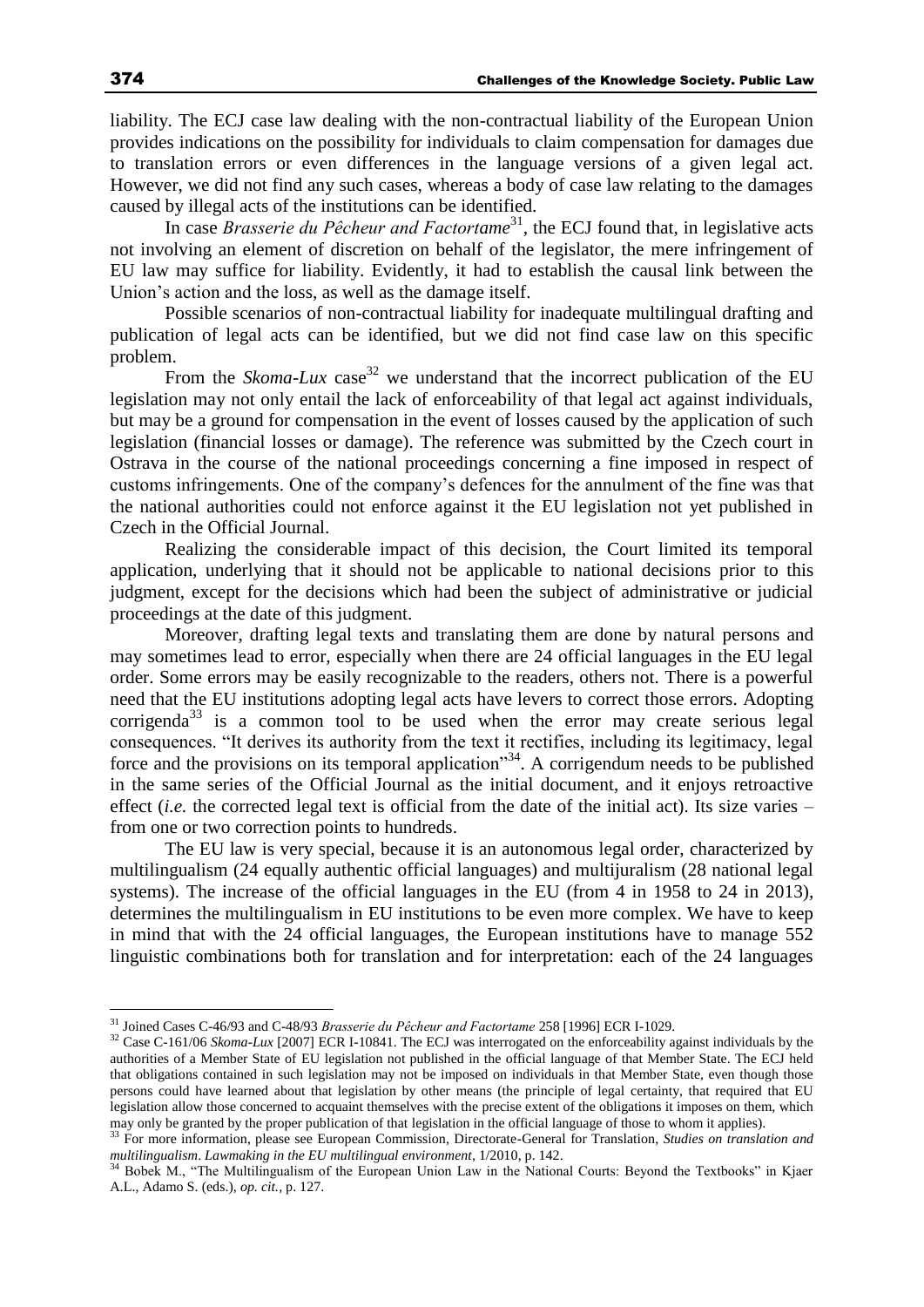$\overline{a}$ 

must be transposed in the 23 other official languages. This fact requires the recruitment of an important number of translators and interpreters.

Some *other special features of the EU* are: the growing technicality (the majority of legislative areas, resulted from the continuous extension of the legislative competences; technical terminology), product of (political) compromises<sup>35</sup> (different interests at stake reflect in wording of the  $acts^{36}$ , and special legal terminology.

We consider that in order to be able to do proper legal translations, the translators have to have also legal education and to be experienced in comparative law. This is required because the legal language is a specific domain and term equivalences between different languages are not sufficient. It is not a problem of terminological equivalence of proximity, therefore the legal background in comparative law should be compulsory. Needless to say that "[w]hile rudimentary or superficial comprehension [of the legal text] is common to the layman, precision or thorough comprehension is the forte of the specialist. Between these two levels of comprehension, a whole range of interpretations is theoretically possible" $37$ . Language has a good quality when the jurists' ideas are clear.

The goal "of legal translation is to produce texts that are at least equivalent, if not identical (utopia?) […] The problem of achieving equivalent legal effects in the translated text is not the same for the translator and the jurist. Ideally, the translator is also a lawyer; however, the translator generally strives for *linguistic* equivalence, the lawyer for *legal*  equivalence. In both cases, it is the meeting and the harmonious fusion of the two constitutive ingredients of the text – form and content – that produce a desired equivalence"<sup>38</sup>.

Albeit there is no special provision to try and avoid the translation conflicts between the 24 official language versions (although this problem is well known at the EU level<sup>39</sup>), the translators have to avoid these divergences.<sup>40</sup> We consider that a final control of the consistency of the 24 language versions "at the very end of the legislative process is imperative to minimize the incidence of contradictions between language versions<sup>"41</sup>. Some authors underline that "[a] possible solution for this dilemma is to have the legislative bodies vote twice on a bill – once before and once after finalization by the experts – or at least to

<sup>&</sup>lt;sup>35</sup> The political compromises leave sometimes the EU translators without answer why several words are used to denote one and the same concept in the original version and therefore do not know if these words should be translated in a different way or not. One example is the context of emission trading under the Kyoto Protocol and under the EU European Trading System, respectively, where the same concept is called *deletion* [of assigned amount units] in the Kyoto system and *cancellation* [of allowances] in the European Trading System, or retirement in the Kyoto system and surrender in the European Trading System. European Commission, Directorate-General for Translation, *Studies on translation and multilingualism*. *Lawmaking in the EU multilingual environment*, 1/2010, p. 72.

<sup>36</sup> There are typical vague expressions without a concrete meaning sometimes, like *promote, foster, encourage, support, strengthen, facilitate, manage, take place, proceed to*, which result in artificial constructions, and syntax and grammar problems in certain languages.

<sup>&</sup>lt;sup>7</sup> Gemar J.-C., "What Legal Translation is and is not – Within or Outside the EU" in Pozzo B., Jacometti V., *op. cit.*, p. 73.

<sup>38</sup> Gemar J.-C., "What Legal Translation is and is not – Within or Outside the EU" in Pozzo B., Jacometti V., *op. cit.*, p. 75- 76.

<sup>&</sup>lt;sup>39</sup> The Rule 146 of the Rules of Procedure of the European Parliament states that: "Where it has been established after the result of a vote has been announced that there are discrepancies between different language versions, the President shall decide whether the result announced is valid... If he declares the result valid, he shall decide which version is to be regarded as having been adopted. However, the original version cannot be taken as the official text as a general rule, since a situation may arise in which all the other languages differ from the original text". [on line] may arise in which all the other languages differ from the original text". [on line] http://www.europarl.europa.eu/sides/getDoc.do?pubRef=-//EP//TEXT+RULES-EP+20130701+RULE-146+DOC+XML+V0//EN&language=EN&navigationBar=YES (13.03.2014).

<sup>40</sup> We remember a funny story about divergences, found in our research in ROBINSON W., *How the European Commission drafts legislation in 20 languages*, in Clarity – Journal of the international association promoting plain legal language, no. 53/2005, p. 6: "It may happen that a term used in one language leads to a misunderstanding in another. In Regulation (EC) No 141/2000, the term «orphan drug» is used in a technical sense (known to the trade circles) of a drug which is used to treat a rare disease and for which the manufacturer receives special tax credits and marketing rights as an incentive to develop the drug. However, a German expert has assured me that she has seen it translated as «medicine for children without parents»!". <sup>41</sup> Schilling T., *op. cit.*, p. 1482.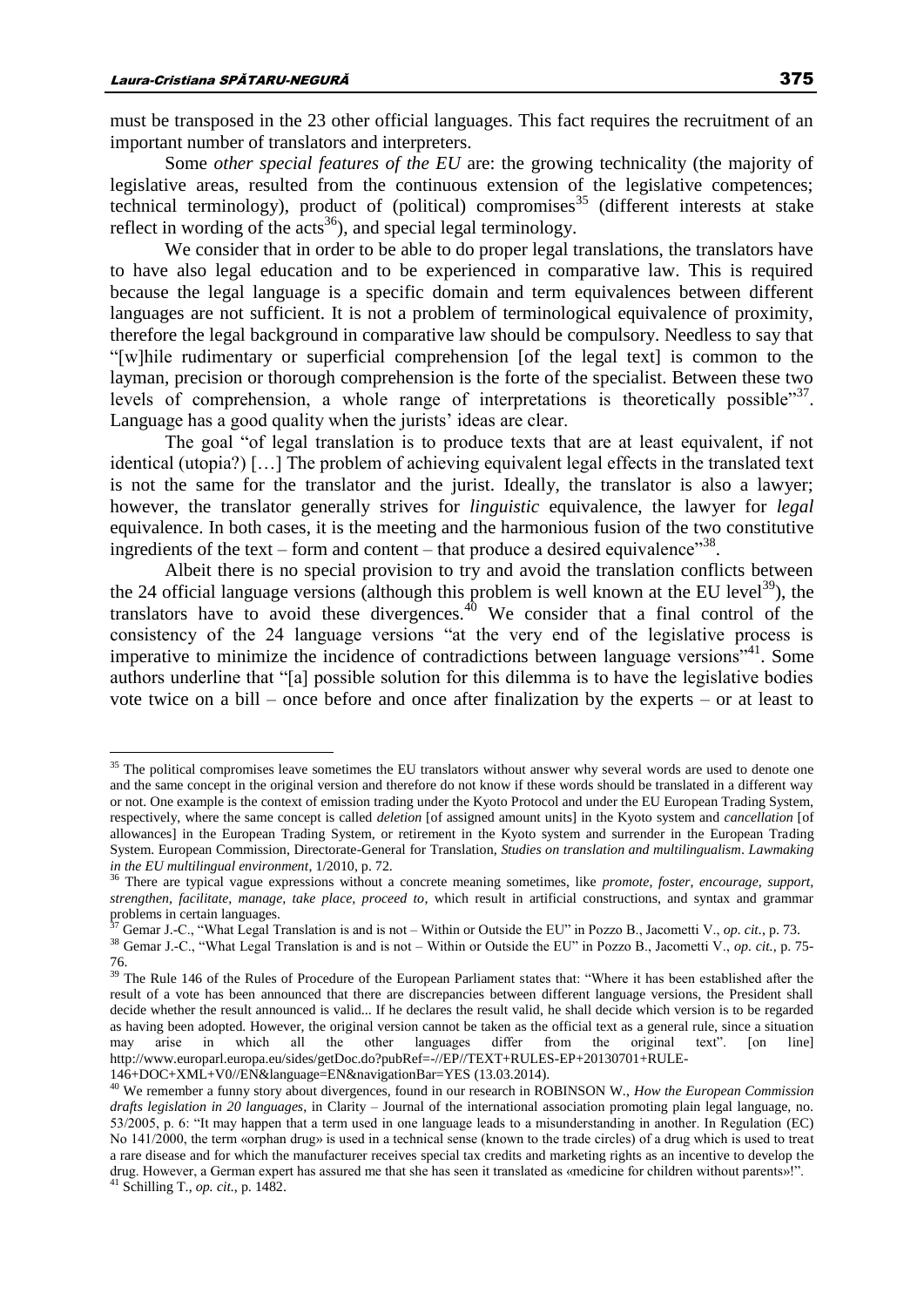have them take cognizance, with the possibility of another vote, of the finalized language version"<sup>42</sup>.

According to Rule 180 (2) of the Rules of Procedure of the European Parliament<sup>43</sup>, before the legislative text is finalized and published in the Official Journal, that text has to be verified by legal and linguistic experts. Therefore, the experts intervene *after* the political agreement on the text.

Of course that all the EU major institutions have their own translation services. As one study pointed out in 2010, "[t]he largest one is the Directorate-General for Translation of the European Commission with c. 1750 translators located in Brussels and Luxembourg. The European Parliament has 1200 translators in Luxembourg. The Council Secretariat employs 700 translators in Brussels. The Court of Justice, the Committee of the Regions and the European Economic and Social Committee (these two latter jointly), the Court of Auditors, the European Central Bank and the European Investment Bank […] have their own translation services and the decentralised bodies and agencies of the EU which have no own translation services can resort to a joint Translation Centre. Most EU translation services have freelance contractors, too, in order to lessen their workload (according to Commission statistics, 28% of the Commission's translation workload was outsourced to freelance contractors in 2008)".<sup>44</sup>

Not every document produced or received by an EU institution is translated into all official languages, but, as a general rule, all legislative and legally binding documents are translated into all official languages (*e.g.* regulations, decisions, directives).

At this level, we consider it is wonderful that there is an online official database where all EU legislation is available in the official languages.

However, with the impressive number of translators and interpreters, there is a strong need to keep in control the costs for the translation and interpretation services. In 2011, the total cost for these services was around 1.1 billion Euros, representing less than 1% of the EU budget, or 2.50 Euros per citizen yearly. This was possible due to the use of "«relay languages», so-called «bipolar» or «tripolar» translations, the use of specialized software, interfaces and data bases (Poetry, DGTVista, Eur-Lex, IATE, Euramis and others) and relying on an increased number of external translators", The relay language translation is a translation for which a first translator translates from one language to another language (usually, English or French), and a second translator translates this translation into the intended target language. A *bipolar* translation is when a translator translates in another language that his mother tongue, while a *tripolar* translation is when a translator translates one language in another, none of which are his mother tongues.

#### **2.4. Multilingualism and Multijuralism at the European Court of Justice**

The European Court of Justice (formed by the Court of Justice, the General Court and the Civil Service Tribunal) is the judicial authority of the multilingual EU, ensuring the uniform interpretation of the EU law in 24 official languages. It ensures the observance of law "in the interpretation and application" of the treaties. It has to ensure that the Member States comply with their obligations, reviews the legality of the EU institutions' acts and interprets the EU law at the request of the national courts.

 $42$  Schilling T., *op. cit.*, p. 1462 (footnote omitted).

<sup>&</sup>lt;sup>43</sup> The rule states that "[t]exts adopted by Parliament shall be subject to legal-linguistic finalisation under the responsibility of the President. Where such texts are adopted on the basis of an agreement reached between Parliament and the Council, such finalisation shall be carried out by the two institutions acting in close cooperation and by mutual agreement".

<sup>44</sup> European Commission, Directorate-General for Translation, Studies on translation and multilingualism. Lawmaking in the EU multilingual environment, 1/2010, p. 17.

<sup>45</sup> Gravier M., Lundquist L., "Getting Ready for a New Tower of Babel" in Kjaer A.L., Adamo S. (eds.), *op. cit.*, p. 81 (footnote omitted).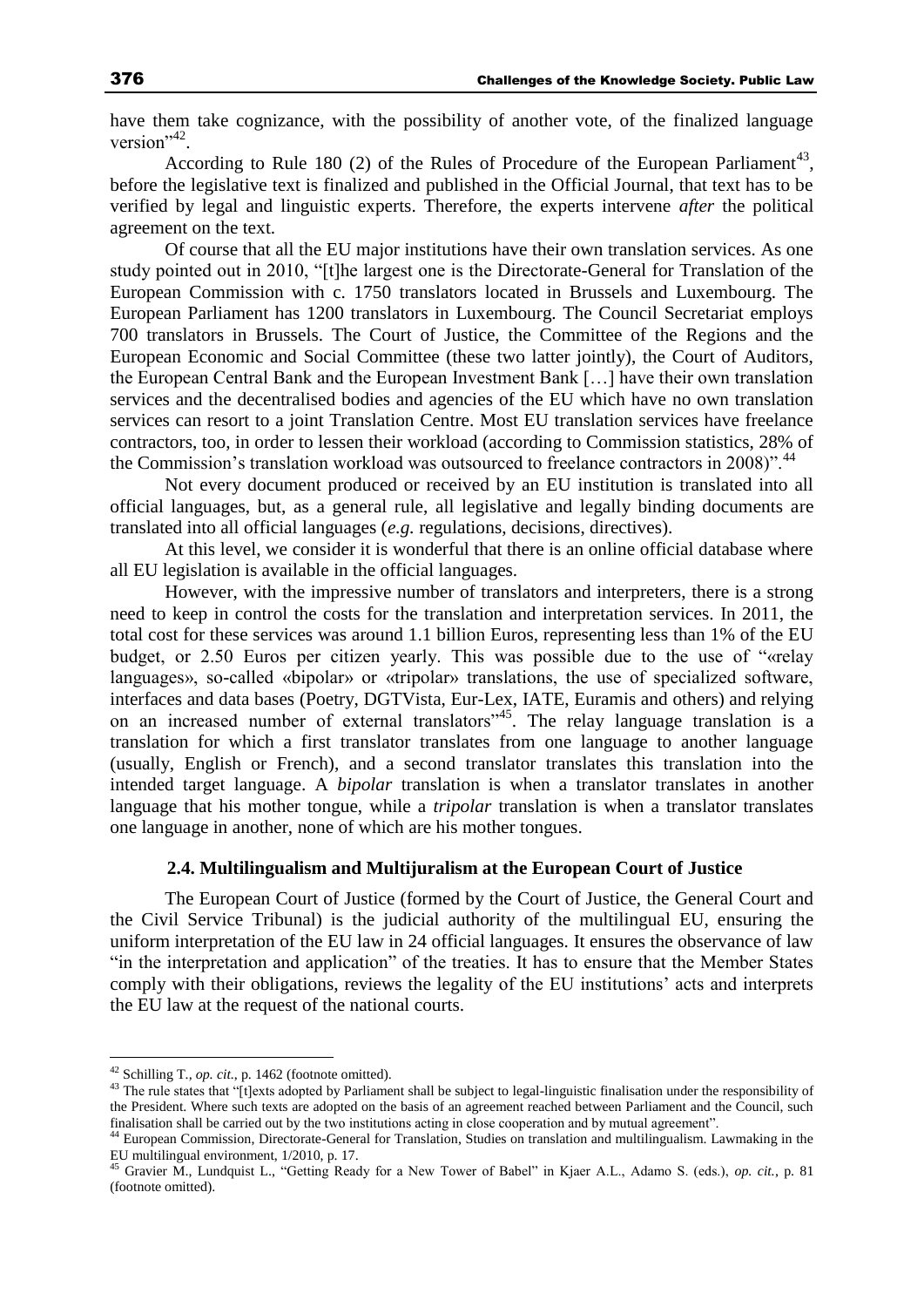As for the Court's multilingualism, a distinction must be drawn between the language of the case, which is governed by Article 29 et seq. of the Rules of Procedure<sup>46</sup>, and the working language used within the Court. The *working language* of the Court is the language used by the Members of the Court and its staff for day to day internal communication and work produced jointly, which, at present, is French. Therefore, the Members of the Court, 28 judges and 9 Advocates General, do not have to be multilingual – they have to know French. Moreover, "[b]y opting for a common working language, the Court preserves multilingualism as an institution but becomes a monolingual decision-maker<sup> $347$ </sup>. One author underlines that this system is "inflexible to such an extent that if a judgment were to be drafted in a language other than French (for example, in English, as it has exceptionally been the case), the Court would literally be totally *lost in translation*" 48 .

As for the *language-of-the-case*, all the 24 official languages of the Member States can be the language-of-the-case. Only one language may be chosen as the language-of-the-case in front of the ECJ. There is however one exception: where cases are joined and the language of the case is different for each, each language used is a language-of-the-case.

It is interesting that, before the final deliberation, the draft judgement is submitted to a "judgement reader", who has "to burnish the French version"<sup>49</sup>. After the judgement reader and the final deliberation, the judgements are translated into the language of the case and, of course, in all the other official languages.

Moreover, it is interesting that a feature of the Court's translation is that "translators do not start afresh. […] Concerning EU legislative texts quoted by the Court, the translation of the judgment into the language of the case generally will follow the language-of-the-case version of such a text even if that text is adopted as a *dictum proprium* by the Court and even if its language-of-the-case version is not, or only with difficulties, reconcilable with the French version on which the judges have based their judgment"<sup>50</sup>.

As for the multijuralism, we underline that this is a special feature of the ECJ due to its composition, judges and AGs educated and trained in different legal systems and areas of law, therefore "the Court is a potential laboratory for comparative law and comparative legal cultures"<sup>51</sup>.

We have really enjoyed the colourful comparison of a judge with a rock climber. "Although a keen rock climber or mountaineer might select the most difficult or challenging route to get to the top of a particular rock face simply for the sake of responding to the challenge, a judge faced with a problem of interpretation will be more like the hill walker who merely wants to enjoy the view from the top and, if an easier path exists around the back, will for preference take that. Of course if no such path exists, the judge will have to take the rock climber's approach using the available equipment" $52$ .

In its activity, the ECJ deals with the interpretation and application of the EU law. The Court has to consider the EU legal texts as equally authentic expressions of the law maker's intention. In order to discover the real intentions of the law maker, the Court has to interpret

<sup>&</sup>lt;sup>46</sup> Rules of Procedure of the Court of Justice [on line]

http://www.google.ro/url?sa=t&rct=j&q=&esrc=s&frm=1&source=web&cd=1&cad=rja&sqi=2&ved=0CDEQFjAA&url=htt p%3A%2F%2Fcuria.europa.eu%2Fjcms%2Fupload%2Fdocs%2Fapplication%2Fpdf%2F2008-09%2Ftxt5\_2008-09-25\_17-

<sup>33-27</sup>\_904.pdf&ei=mcARUtDuHqeg4gSOhoDIAQ&usg=AFQjCNGDiJSN6UT7xZmzuwlFNlGPn8dwWQ (13.03.2014). <sup>47</sup> Bengoetxea J., "Multilingual and Multicultural Legal Reasoning: The European Court of Justice", in Kjaer A.L., Adamo S. (eds.), *op. cit.*, p. 106.

<sup>&</sup>lt;sup>48</sup> Bengoetxea J., "Multilingual and Multicultural Legal Reasoning: The European Court of Justice", in Kjaer A.L., Adamo S. (eds.), *op. cit.*, Ashgate, 2011, p. 107.

<sup>49</sup> Schilling T., *op. cit.*, p. 1475.

<sup>50</sup> Schilling T., *op. cit.*, p. 1475.

<sup>51</sup> Bengoetxea J., "Multilingual and Multicultural Legal Reasoning: The European Court of Justice" in Kjaer A.L., Adamo S. (eds.), *op. cit.*, Ashgate, 2011, p. 107.

<sup>&</sup>lt;sup>52</sup> Kennedy T., Learning European Law. A Primer and Vade-mecum, Sweet&Maxwell, 1998, p. 253.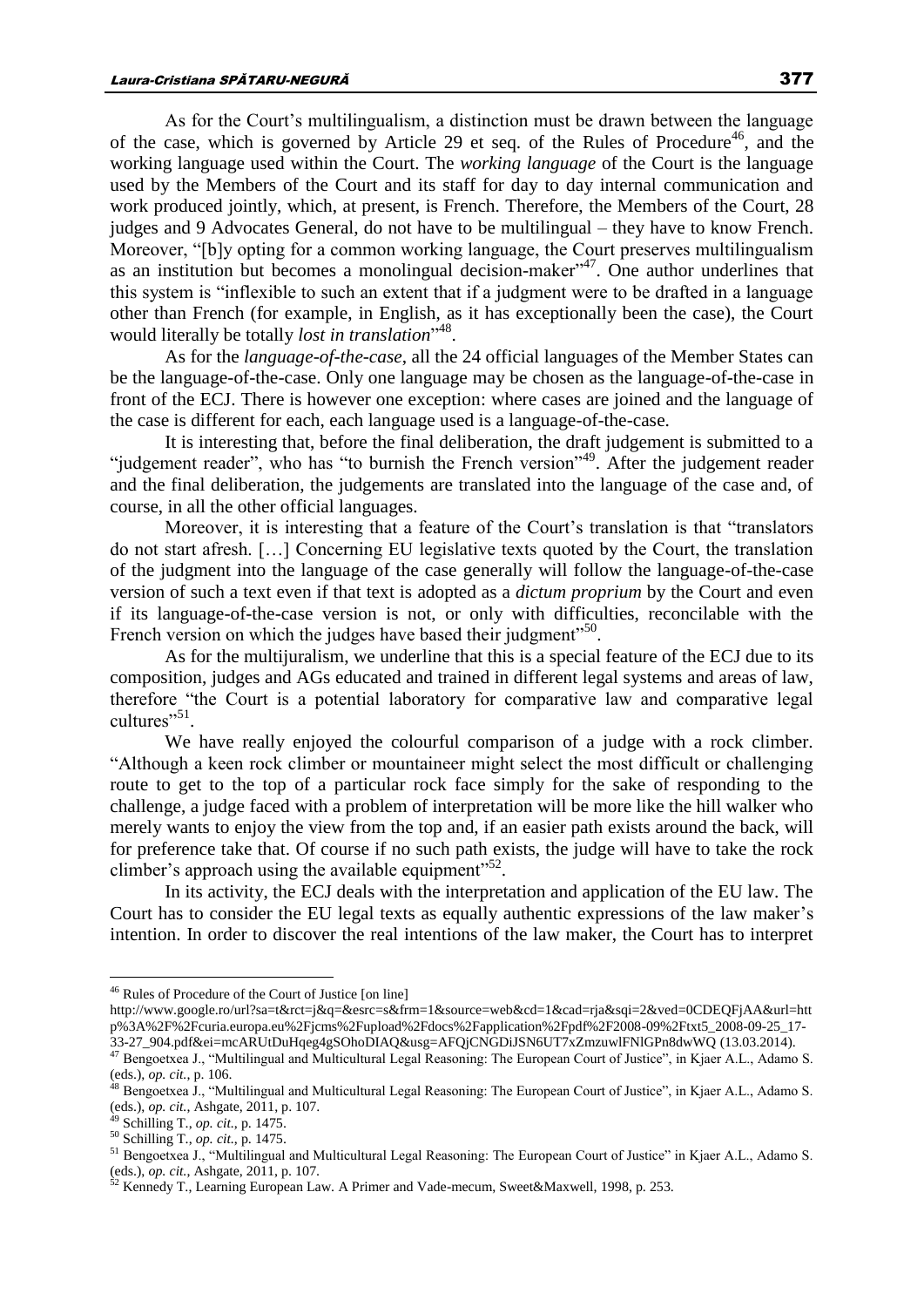the legal text. Judicial interpretation is the way in which the judges establish the meaning of legal norms. As stated in the doctrine, "interpretation of law is in no way an exact science but rather a judicial art. In the end, it is a matter of judicial instinct, and because the judge proceeds instinctively, the process cannot be reduced to a series of mechanical rules"<sup>53</sup>. We shall deal with this matter in the following sub-section.

Additionally, the ECJ develops the general principles of law, which can be considered to be judge-made law – almost quasi-legislative.

Although the matters of judicial interpretation and of developing the general principles of law are very interesting, we shall not refer to them in this study, because they will make the object of a future study.

However, it is highly essential to discuss some of the *ECJ's case law* on translation conflicts between the authentic texts of the European Union and the legal consequences of such judge-made definitions.

The ECJ has pointed out in the *CILFIT* case<sup>54</sup> that, since the Community law is drawn up in different languages equally authentic, "even where the different language versions are entirely in accord with one another, that Community law uses terminology which is peculiar to it. Furthermore, it must be emphasized that legal concepts do not necessarily have the same meaning in Community law and in the law of the various Member States".

Therefore, every provision of EU law "must be placed in its proper context and interpreted in the light of the whole series of provisions which are part of the same law and of its purpose, including its state of evolution at the time that the provisions it contains are applied"<sup>55</sup>.

Michal Bobek drafted the *CILFIT* guidelines which indicate the multilingual and multicultural judicial reasoning<sup>56</sup>:

- $\checkmark$  do not read one version in isolation; all language versions are equally authentic and correct legal interpretation of any one piece of EU legislation involves the parallel reading of all versions;
- $\checkmark$  do not majoritize from a number of confluent language versions (*i.e.* do not allow the majority of language versions to prevail over the minority);
- $\checkmark$  take into account other methods (system and *telos*).

Some authors add to these guidelines not to choose a meaning that is incompatible with some language versions (go for a minimum common denominator). It is interesting that Bobek considers that "if the national judges were genuinely to adhere to these guidelines, the entire Community judicial system would collapse within months"<sup>57</sup>.

The *CILFIT* judgement was described in a picturesque manner described: it "can be seen either as a punishment to proud courts similar to that of Babel – if you dare contest my authority and contradict clear precedents by resorting on your clear understanding of the law (*acte clair*) I shall have you read all language versions and confuse you! – or as a strategy to defend its own record of interpretation, as when squids squirt ink and blur the waters around

<sup>53</sup> Socanac L., Goddard C., Kremer L. (eds.), *Curriculum, Multilingualism and the Law*, Nakladni zavod Globus, Zagreb, 2009, p. 10 apud Brown L.N., Kennedy T., *Brown, Jacobs: The Court of Justice of the European Communities*, Sweet&Maxwell, London, 2000, p. 323.

<sup>54</sup> Case 283/81 Srl CILFIT and Lanificio di Gavardo SpA v Ministry of Health [1982] ECR 03415.

<sup>&</sup>lt;sup>55</sup> Vismara F., "The Role of the Court of Justice of the European Communitities in the Interpretation of Multilingual Texts" in Pozzo B., Jacometti V., *op. cit.*, p. 67.

<sup>&</sup>lt;sup>56</sup> Please see Bengoetxea J., "Multilingual and Multicultural Legal Reasoning: The European Court of Justice" in Kjaer A.L., Adamo S. (eds.), *op. cit.*, p. 115.

<sup>&</sup>lt;sup>57</sup> Bengoetxea J., "Multilingual and Multicultural Legal Reasoning: The European Court of Justice", in Kjaer A.L., Adamo S. (eds.), *op. cit.*, p. 115.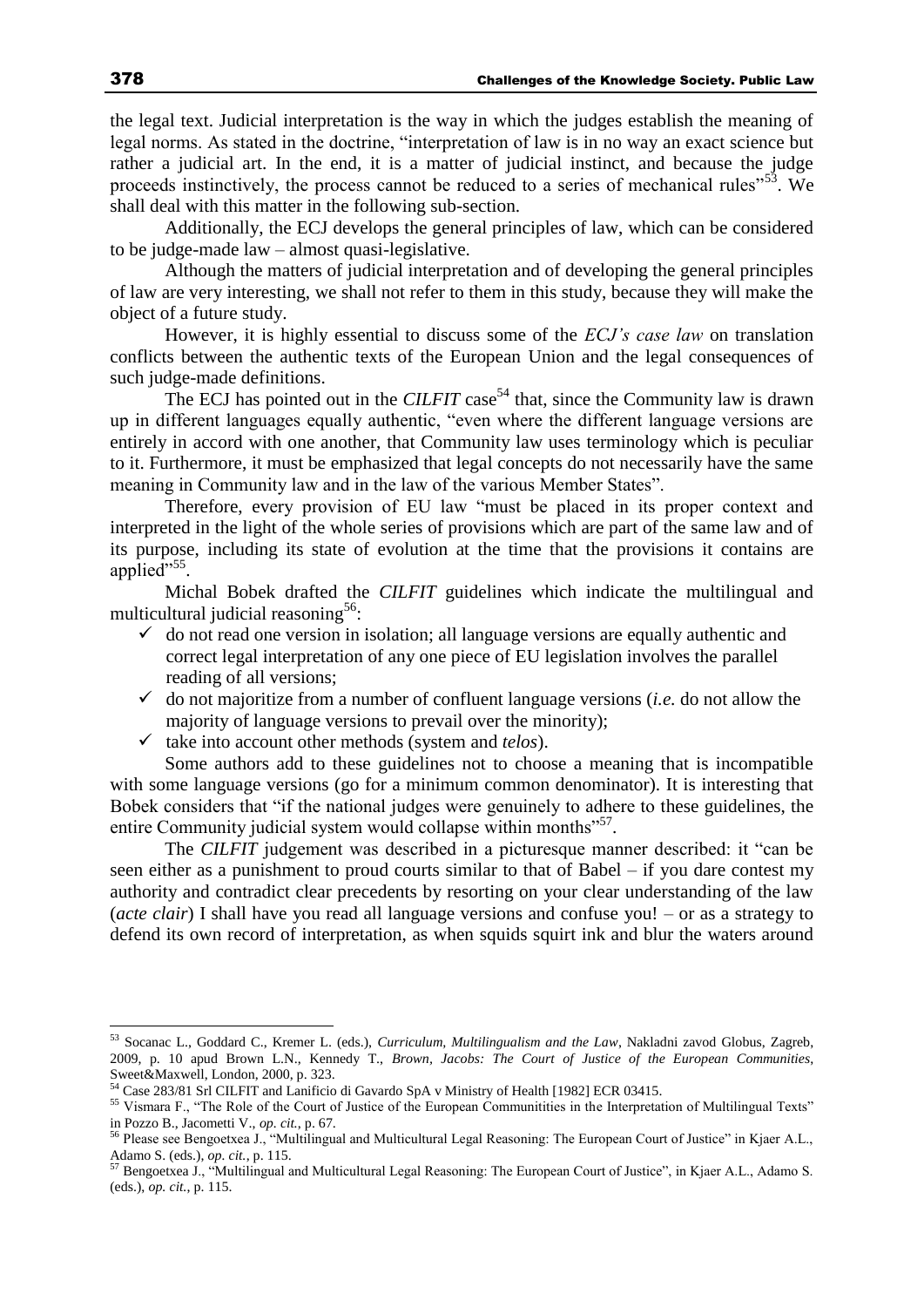them in order to hide from predators – by following the *CILFIT* guidelines you realize the difficult predicament of the Court"<sup>58</sup>.

As we can imagine, the language of the procedure before the ECJ has important implications on the procedure and establishes the authentic language version of the judgment given. However, the language of the procedure does not mean that the EU legal acts applied in the case by the ECJ shall be considered only in the language version corresponding to the language of the procedure, since the ECJ has been asked to resolve questions relating to conflicting language versions of EU law provisions. Using different interpretation techniques, the Court uses in this matter the principle of the equal authenticity of the language versions of the EU legal acts, completed by the application of a teleological rather than a grammatical interpretation. The case law is not always consistent and a considerable margin of uncertainty is left for national authorities and private parties applying EU legal acts.

This question appeared from 1967, when in case *Van der Vecht*<sup>59</sup>, the ECJ resolved the problem relating to the Dutch version of a regulation which differed from three other language versions: "*the need for a uniform interpretation of Community regulations necessitates that this passage should not be considered in isolation, but that in cases of doubt, it should be interpreted and applied in the light of the versions existing in the other three languages*". The Court reasoning was that in cases free from doubt, a language version could be interpreted in isolation.

In 1969, in case *Stauder*<sup>60</sup>, the ECJ dealt with the difference in the wording of a EU decision relating to the sale of butter at reduced prices to beneficiaries under certain social welfare schemes. The decision authorised Member States to make butter available at a lower price than normal to some special beneficiaries (certain consumers who are in receipt of a certain social benefit). Two language versions mentioned the purchase based on the 'coupon indicating their names', whilst the other versions mentioned a 'coupon referring to the person concerned'. The ECJ stated that "*when a single decision is addressed to all the Member States the necessity for uniform application and accordingly for uniform interpretation makes it impossible to consider one version of the text in isolation but requires that it be interpreted on the basis of both the real intention of its author and the aim he seeks to achieve, in the light in particular of the versions in all four languages*". Considering the objectives of the decision and the intent of the EU legislator, the ECJ held that the provision had to be interpreted, in all Member States, in a way that it would not require the identification of the beneficiaries by their names.

Also, in 1977, in case *North Kerry Milk Products*<sup>61</sup> , the ECJ was asked to interpret the provisions of a regulation regarding the conversion rate to be applied between the currency in which the Community aid for the production of casein was fixed and the Irish pound in which the aid was to be paid to the applicant. According to the regulation, sums owed in national currency by a Member State for transactions under the Common Agricultural Policy were to be paid on the basis of the relationship between the unit of account and the national currency prevailing at the time when the transaction was carried out (*i.e.* the date on which the event by which 'the amount involved in the transaction becomes due and payable' occurs.) Stating that *"the elimination of linguistic discrepancies by way of interpretation may in certain circumstances run counter to the concern for legal certainty, inasmuch as one or more of the texts involved may have to be interpreted in a manner at variance with the natural and usual meaning of the words. Consequently, it is preferable to explore the possibilities of solving the* 

<sup>58</sup> Bengoetxea J., "Multilingual and Multicultural Legal Reasoning: The European Court of Justice" in Kjaer A.L., Adamo S. (eds.), *op. cit.*, p. 116.

<sup>59</sup> Case 19/67 *van der Vecht* [1967] ECR 345.

<sup>60</sup> Case 29/69 *Stauder* [1969-1970] ECR 157.

<sup>61</sup> Case 80/76*, North Kerry Milk Products* [1977] ECR 149.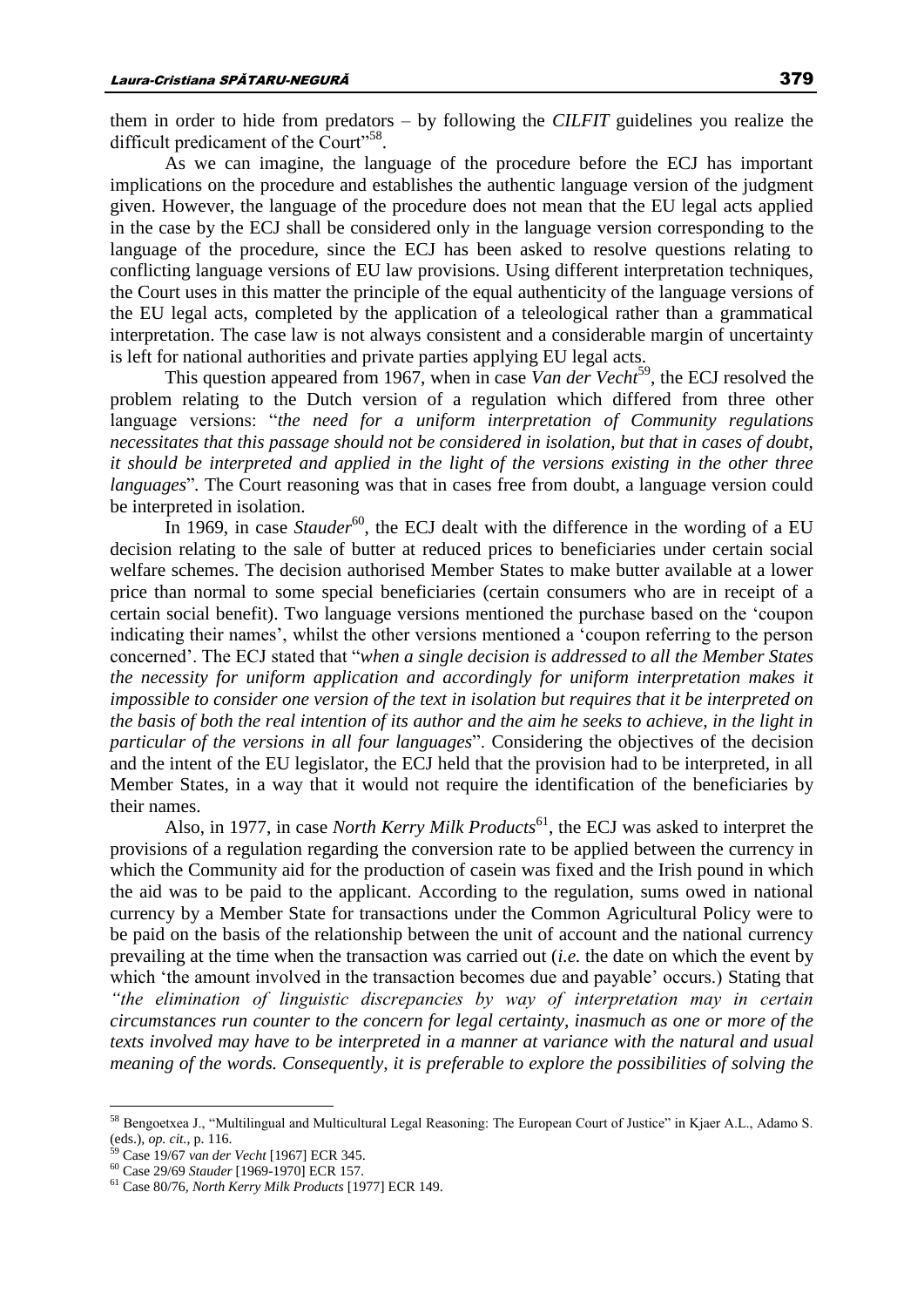*points at issue without giving preference to any one of the texts involved"*, the ECJ recognized an apparent discrepancy between the English wording of the provision and the wording of other official languages. The phrase in English "*the event… in which the amount… becomes due and payable*" was rendered in French with the phrase "*le fait générateur de la créance*" and with the equivalent expressions in the other languages. Although the Commission argued that the English version of the provision was to be interpreted in the light of the other language versions, the ECJ stated that it was preferable to explore the possibilities of solving the point raised by such discrepancies without giving preference to any text involved. Reading the relevant texts determined that the event by which the manufacturer became entitled to aid was marketing, and that marketing was "*le fait générateur de la créance*" within the meaning of the French text and the other corresponding texts and also "*the event by which the amount became due and payable*" within the meaning of the English text of the regulation, therefore the ECJ stated that any discrepancy between the versions in different languages of the regulation was irrelevant in the present context. The ECJ reached the above conclusion by taking into consideration the general context of the provision at issue and by discerning a meaning of the relevant provision that could be reconciled with all language versions and that corresponded to the legislator's intent regarding the provision in question.

Another case where the Court tried to reconcile diverging language versions is the case *Road Air*<sup>62</sup>, when the ECJ decided that the provisions of the then Article 133 (1) of the Treaty permitted three different ways of interpretation. The Court underlined that the interpretation of the provision should be assigned to the one favoured by most language versions, and that the German version, "*even if it were ambiguous […] must be interpreted in a manner conforming with the other language versions*"*.* 

In *Kraaijeveld*  $BV^{63}$ *,* the Court restated that in translation conflicts between the authentic texts of the European Union, there is a need for a uniform interpretation of the rule concerned and that provision has to "be interpreted by reference to the purpose and general scheme of the rules of which it forms part"<sup>64</sup>.

Another important case is the case *Ferriere Nord*<sup>65</sup> where the ECJ was asked whether conditions need to be fulfilled alternatively or cumulatively, question that showed the fact that the ECJ was not always able to reconcile diverging language versions. The Court stated that:

*[the Italian] version cannot prevail on its own over all the other language versions which, through the use of the word 'or', show that the condition in question is alternative and not cumulative in nature. The uniform interpretation of Community provisions requires that they be interpreted and applied in the light of the versions established in the other Community languages*".

Even after this case, the situation was not clear. Although the Court continued to use the expression "in cases of doubt", the *Ferriere* case underlines that no reliance can be placed on a single language version.

In judgment *Vorarlberger Gebietskrankenkasse*<sup>66</sup>, the ECJ had to analyse a conflict between the different language versions of the provisions at issue:

*The French version uses the term 'victime', which, on a semantic interpretation, refers to the person who directly suffered the damage. On the other hand, the version in* 

 $\overline{a}$ 

<sup>65</sup> Case C-219/95 *Ferriere Nord* [1997] ECR I-4411.

<sup>62</sup> Case C-310/95*, Road Air* [1997] ECR I-2229.

<sup>63</sup> Case C-72/95 Aannemersbedriif P/K. Kraaijeveld BV & Others v. Gedeputeerde Staten van Zuid-Holland [1996] ECR I-5403.

<sup>64</sup> See also Case 30/77 *Régina v. Pierre Bouchereau* [1977] ECR 1999, para. 14; Case C 437/97 *EKW and Wein & Co.* [2000] ECR I 1157, para. 42; Case C 457/05 *Schutzverband der Spirituosen-Industrie* [2007] ECR I 8075, para. 18; Case C 239/07 *Sabatauskas and Others* [2008] ECR I 7523, para. 39; Case C-347/08 *Vorarlberger Gebietskrankenkasse v WGV-Schwäbische Allgemeine Versicherungs AG* [2009] ECR I-08661, para. 26; and Case C-511/08 *Handelsgesellschaft Heinrich Heine GmbH v Verbraucherzentrale Nordrhein-Westfalen eV* [2010] ECR I-03047, para. 51.

<sup>66</sup> Case C-347/08, *Vorarlberger Gebietskrankenkasse* [2009] ECR I-08661.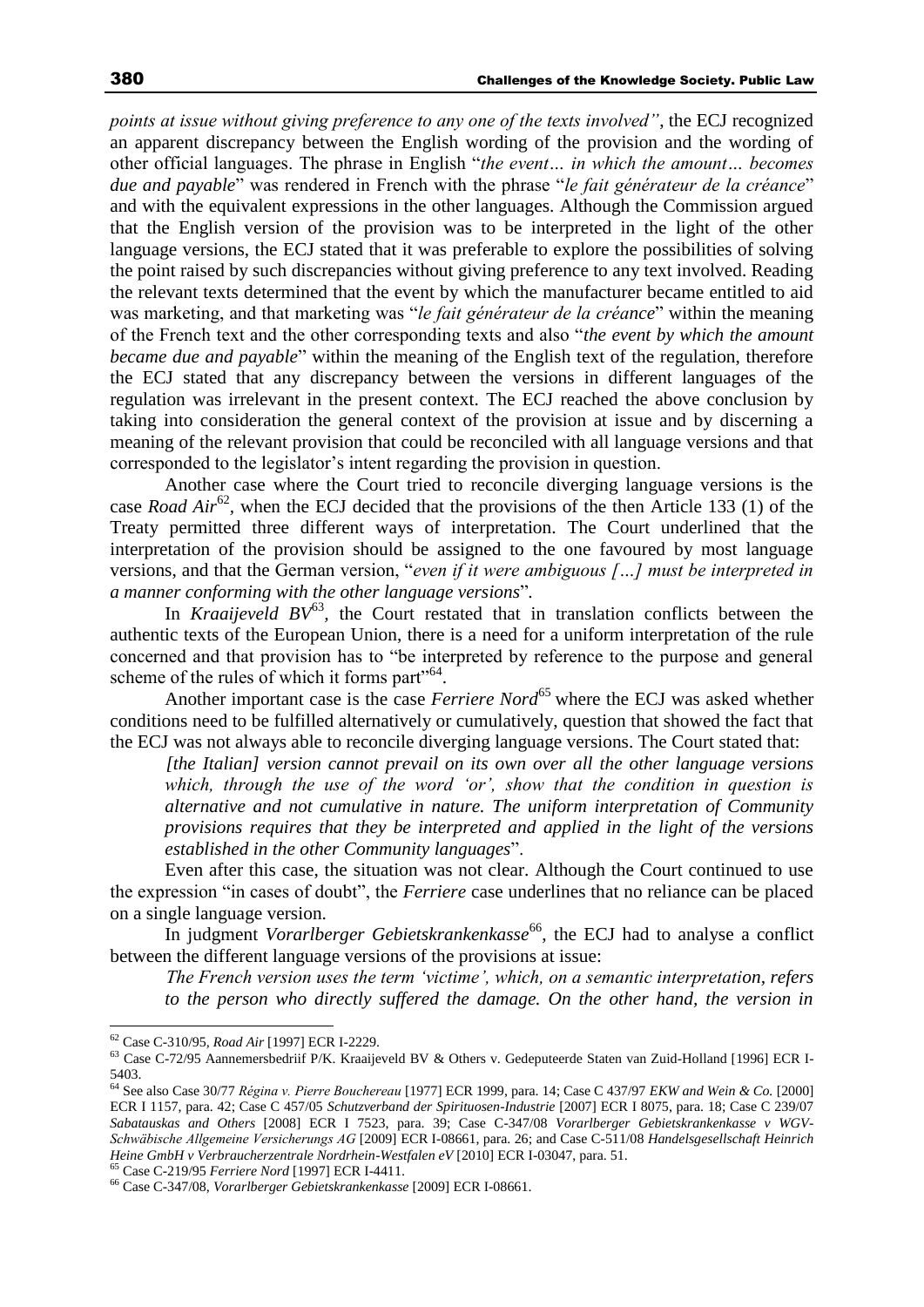*German, which is the language of the case, uses the term 'der Geschädigte', which means the 'injured party'. Accordingly, that term may refer not only to persons who directly suffered the damage, but also to persons who suffered it indirectly*.

The ECJ considered that other language versions of the relevant provision used terms similar to the German version (which is the language of the case), and that the ECJ had already given an interpretation in a previous judgment that determined the scope of the concept. These two elements led to the conclusion that, regardless of the French term that suggested a narrower scope of the concept (term 'victime', which refers to the person who directly suffered the damage), the provision in question had to be interpreted in accordance with the scope suggested by the German and many other language versions.

In another judgement dated September  $10^{th}$ , 2009,<sup>67</sup> the Court stated that:

*First, it is settled case-law that the need for a uniform interpretation of Community directives makes it impossible for the text of a provision to be considered, in case of doubt, in isolation; on the contrary, it requires that it be interpreted and applied in the light of the versions existing in the other official languages (see, to that effect, Case C-296/95 EMU Tabac and Others [1998] ECR I-1605, paragraph 36; Case C-321/96 Mecklenburg [1998] ECR I-3809, paragraph 29; and Case C-498/03 Kingscrest Associates and Montecello [2005] ECR I-4427, paragraph 26).*

The wording of the Court may be sometimes different<sup>68</sup>:

*It is settled case-law that the wording used in one language version of a provision of EU law cannot serve as the sole basis for the interpretation of that provision, or be made to override the other language versions in that regard. Such an approach would be incompatible with the requirement for uniform application of EU law. Where there is divergence between the various language versions, the provision in question must be interpreted by reference to the purpose and general scheme of the rules of which it forms part.*

In a more recent judgment, dated May  $30<sup>th</sup>$ ,  $2013<sup>69</sup>$ , the Court used the same reasoning, but making a reference to the real intentions of the author and the aim to achieve:

*It is settled case law that the need for uniform application and, accordingly, for uniform interpretation of a European Union measure makes it impossible to consider one version of the text in isolation, but requires that that measure be interpreted on the basis of both the real intention of its author and the aim that the latter seeks to achieve, in the light, in particular, of the versions in all other official languages (see, inter alia, Case C 569/08 Internetportal und Marketing [2010] ECR I 4871, paragraph 35, and Case C 52/10 Eleftheri tileorasi and Giannikos [2011] ECR I 4973, paragraph 23).*

From all the above mentioned ECJ cases, it appears that the Court is compelled to apply *different interpretation techniques* that correspond to the nature of the actual discrepancy between the language versions of the EU legal acts that it is called upon to interpret. In order to avoid such discrepancies, a continuous effort of strengthening the quality of the drafting and the translation of the multilingual EU law is compulsory. Although the principle of equal authenticity of all language versions is incompatible with cases that result in an interpretation that gives precedence to one version over the other, the ECJ realized that solutions are needed. We have to borne in mind that these solutions do not have to overlook the principle of effectiveness, which ensures maximum adhesion to the EU objectives. Thus, in a judgment of 2000, the ECJ stated that "whenever a provision of Community law was capable of diverse interpretation, preference must be given to the one which is best adapted to

<sup>67</sup> Case C-199/08 *Erhard Eschig v UNIQA Sachversicherung AG* [2009] ECR I-08295, par. 54.

<sup>68</sup> Case C-41/09 European Commission v Kingdom of the Netherlands [2011] ECR I-00831, para. 44.

<sup>69</sup> Case C-488/11 Dirk Frederik Asbeek Brusse, Katarina de Man Garabito v Jahani BV [2013], not yet published, par. 26.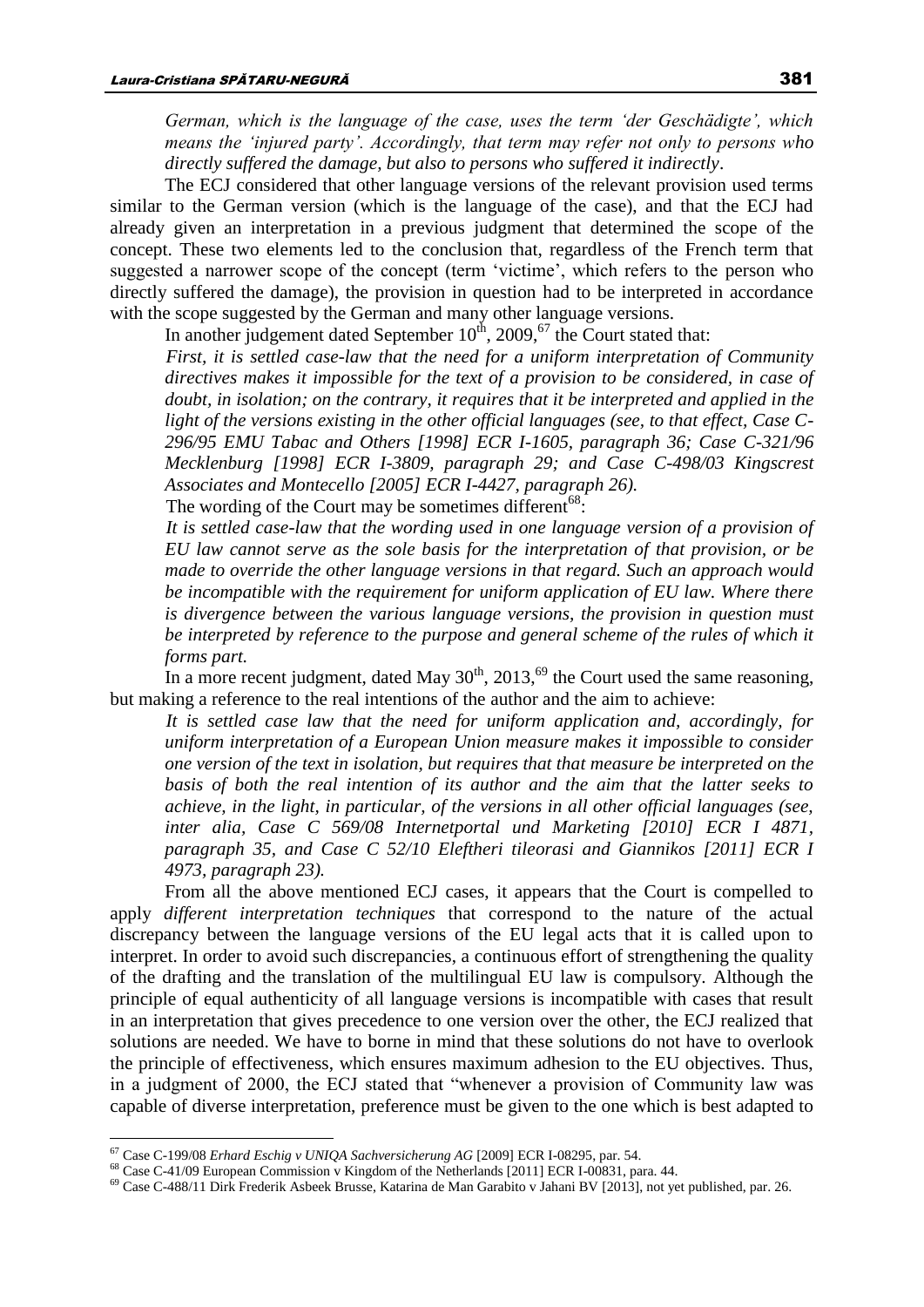safeguarding its effectiveness, while preserving the principle that, in the case of disparity between the various language versions of a Community text, the provision must be interpreted as a function of the system and purpose of the legislation of which it forms part<sup>"70</sup>. In another case<sup>71</sup>, the Court reiterated that, when an EU provision is capable of different interpretations, preference shall be accorded to the best suited to preserve the effectiveness of that provision.

An examination of the ECJ case-law<sup>72</sup> highlights "how solutions to problems of interpretation of multilingual texts reflect specific characteristics<sup>"73</sup> of the EU's legal system. This analysis shows that the Court does not yet have a clear policy on how to solve the practical problem of authenticity of texts of all language versions of the Community legislation. Although AG Stix-Hackl suggested that the language version of the draft legislation should be such "reference" version, the Court has not confirmed this solution.

As mentioned before, we have to borne in mind that in the future, the ECJ may answer to the question of conflicts of language versions from inadequate drafting.

A final issue regarding that we shall refer in this study analyses the reconciliation of the texts in case of divergences between language versions. It is obvious that there are diverging meanings between all 24 official languages versions, but the problem is how do we reconcile the diverging meanings? European institutions are familiar with this question. During the years, several methods of reconciliation have been discussed and observed in the ECJ's case law: preference for the majority meaning, preference for the clear meaning, preference for the liberal meaning. Unfortunately, the Court did not prefer and adopt just one method.

Sometimes, in reconciling the divergent language versions, the Court uses the context and the purpose. For example, in case *Givane v. Secretary of State*<sup>74</sup>, the Court presupposed that a literal interpretation can solve the problem of diverging meanings, but underlined that it has not enough:

*Since a literal interpretation of the words 'for at least two years' […] does not provide an unequivocal answer to the question referred, it is necessary to place that expression in its context and to interpret it in relation to the spirit and purpose of the provision in question.*

Thus, we should interpret this passage as saying that literal interpretation can be used to reconcile diverging meanings, BUT that was not possible in the respective case.

We notice that the Court regularly uses a standard phrase when explaining the need for multilingual interpretation, which is:

*It must be borne in mind in this regard that, according to settled case-law, the necessity for uniform application and accordingly for uniform interpretation of a Community measure makes it impossible to consider one version of the text in isolation, but requires that it be interpreted on the basis of both the real intention of its author and the aim he seeks to achieve, in the light, in particular, of the versions in all languages*<sup>75</sup> .

However, there are situations when a comparison of the different official versions will not solve the interpretative problem, but it will still have an important role because it can demonstrate that a particular wording is *misleading*. When using the purpose to solve the interpretative problem, the Court often uses the wording of various articles of the act of its

<sup>&</sup>lt;sup>70</sup> Case C-437/97 Evangelischer Krankenhausverein Wien v Abgabenberufungskommission Wien and Wein & Co. HandelsgesmbH v Oberösterreichische Landesregierung [2000] ECR 1157.

<sup>&</sup>lt;sup>71</sup> Case C-434/97 Commission of the European Communities v. the French Republic [2002] ECR 1129.

<sup>72</sup> Case 19/67 *van der Vecht* [1967] ECR 345, Case 49/71 *Getreide*, Case 6/74 *Moulijn*, Case C-103/01 *Firefighters*.

<sup>&</sup>lt;sup>73</sup> Vismara F., "The Role of the Court of Justice of the European Communities in the Interpretation of Multilingual Texts", in Pozzo B., Jacometti V., *op. cit.*, p. 68.

<sup>&</sup>lt;sup>74</sup> Case C-257/00 Nani Givane and Others v. Secretary of State for the Home Department [2003] ECR I-345.

<sup>75</sup> Case C-188/03 *Irmtraud Junk v. Wolfgang Kūhnel* [2005] ECR I-885, para. 33.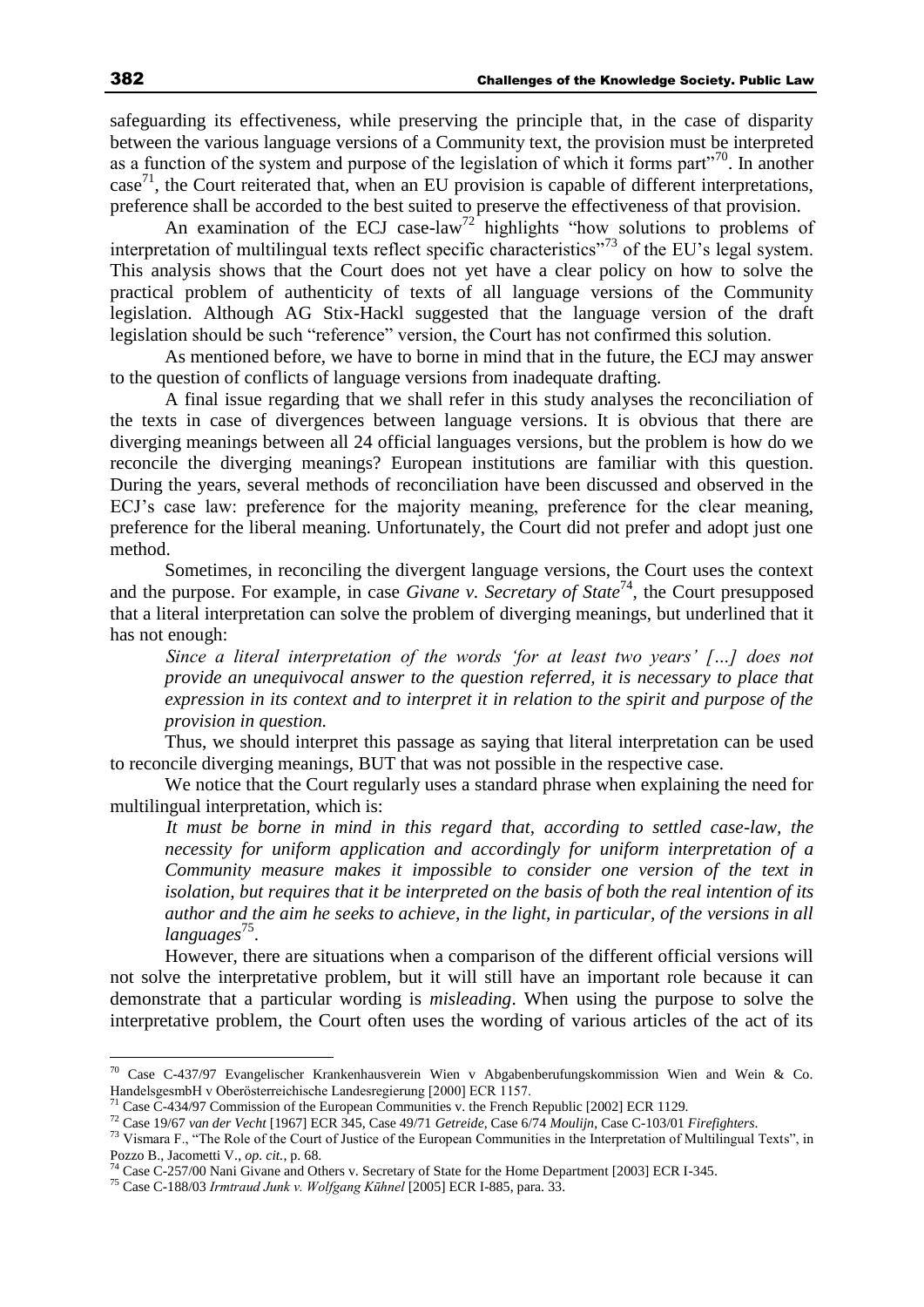preamble. For example, in the case *Commission v. Germany*<sup>76</sup>, the Court used in order to establish the purpose of the act the wording of Article 13 and the preamble of the directive. Of course, that it is important how the ECJ finds and construes the purpose of a legal act. Apart from looking to the preamble or various articles of the act, the ECJ could also consult the *travaux préparatoires*, because the choice of the proper word could have been part of the discussions in the legislative bodies.

We consider that the teleological method is the most used method in establishing legal meaning of the EU law by the ECJ.

But when multilingual interpretation is going to be engaged and which languages should be considered as mandatory consultation languages? First of all, we consider that English and French should be the consultation languages, because these are "*de facto* originals in the legislation process of the Union, in the sense that a crushing majority of all documents are drafted first in one of these languages. As *de facto* originals they are potentially better prepared than other language versions and better reflect the intention of the legislator"<sup>77</sup>. Another reason would be that they represent the most important legal cultures: civil law and common law. The need for uniformity<sup>78</sup> throughout the European Union could be another reason to choose these languages as consultation languages. "[T]he search for their meaning [varying linguistic expression of laws] does not start out with the aim of reconciling the various language versions, but originated in the need to represent the precepts and values of the Community legal system in a uniform way"<sup>79</sup>. The uniformity is needed because "a Union whose rules are interpreted and applied differently in each Member State is a Union on paper only<sup> $380$ </sup>. We consider that if the national courts will use their own language version, interpreted with the help of the two mandatory consultation languages (English and French), the uniformity could be achieved, because the same languages would be used in all the Member States. Although there might be critics regarding the privileged position given to French and English by this recommendation, we consider that they already enjoy a special position, being considered *de facto* originals in the legislative process of the European Union. Of course, that in the event of difficult cases, the national courts retain the possibility to refer them to the ECJ.

As regards the moment when national courts should consult other language versions, we underline that these mandatory consultation languages should be employed automatically in the interpretation process. As for the multilingual interpretation by the ECJ, this does not happen regularly. The ECJ either trusts its AGs with the performance of language comparison<sup>81</sup>, or it conducts its own comparison, sometimes including more languages<sup>82</sup> and arriving at different conclusions<sup>83</sup>.

The multilingual interpretation can have two outcomes: either all the official language versions have the same meaning, or they do not. Sometimes, the ECJ understands the

<sup>&</sup>lt;sup>76</sup> Case 107/84 Commission of the European Communities v. Federal Republic of Germany [1985] ECR 2655.

<sup>77</sup> Derlen M., "In Defence of (Limited) Multilingualism: Problems and Possibilities of the Multilingual Interpretation of European Union Law in National Courts" in Kjaer A.L., Adamo S. (eds.), *op. cit.*, p. 162.

<sup>78</sup> Case 30/77 Régina v. Pierre Bouchereau [1977] ECR 1999, para. 14; Case C-372/88 *Milk Marketing Board of England and Wales v. Cricket St. Thomas Estate* [1990] ECR I-1345, paras. 18-19; Case C-187/07 *Criminal proceedings against Dirk Endendijk* [2008] ECR I-2115, para. 25.

<sup>&</sup>lt;sup>79</sup> Vismara F., "The Role of the Court of Justice of the European Communitities in the Interpretation of Multilingual Texts" in Pozzo B., Jacometti V., *op. cit.*, p. 68.

<sup>80</sup> Derlen M., "In Defence of (Limited) Multilingualism: Problems and Possibilities of the Multilingual Interpretation of European Union Law in National Courts", in Kjaer A.L., Adamo S. (eds.), *op. cit.*, p. 163.

<sup>81</sup> See Case C-173/07 *Emirate Airline* [2008] ECR I-05237, par. 25. But sometimes, important language differences discovered by the AGs are ignored by the Court – *e.g.* Case C-265/03 *Igor Simutenkov v Ministerio de Educacion y Cultura, Real Federacion Espanola de Futbol* [2005] ECR I-2579.

<sup>82</sup> See Case C-420/98 *W.N. v. Staatssecretaris van Financiën* [2000] ECR I-2867.

<sup>83</sup> See Case C-72/95 Aannemersbedriif P/K. Kraaijeveld BV & Others v. Gedeputeerde Staten van Zuid-Holland [1996] ECR I-5403.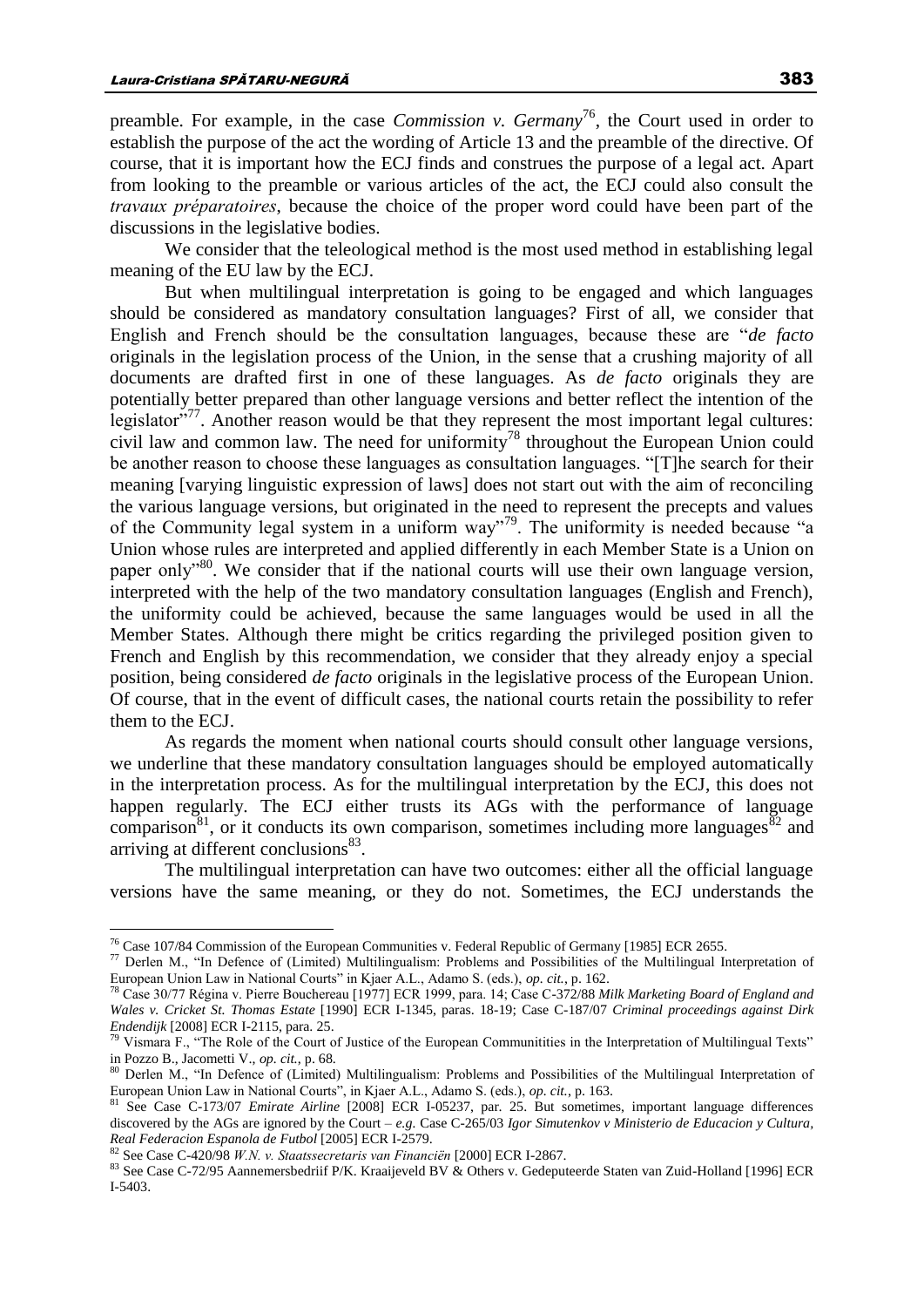language comparison as looking for the literal meaning or the usual meaning of words, at  $least^{84}$ .

#### **3. Conclusions**

What we undertook with this study was to discover how the multilingual and multicultural environment of the EU affects its legislative processes and the challenges raised by the multilingual drafting of legal texts. It has tried to argue the problem of translation divergences between the authentic texts of the European Union.

We saw that multilingualism and multijuralism are specific to the EU. If at the beginning of this complex structure, there were just six countries (Belgium, France, Italy, Luxembourg, the Netherlands, West Germany) and four languages (German, French, Italian, Dutch), nowadays it is even more challenging because there are 28 countries and 24 languages. Definitively, the EU is a multilingual environment, integrating 28 Member States and 24 official languages $^{85}$ .

When multiple legal orders and languages co-exist within a single legal regime, such as the EU, there is potential for differences between the legal texts. The European Union represents, for sure, on the international legal stage, the most ambitious linguistic project.

Multilingualism can be seen as "a democratic value to be protected, a fundamental right of minority groups, an obstacle to deliberative democracy and a hindrance to legal certainty and the possibility of uniform law, a cultural asset of Europe to be promoted and protected, a competitive advantage of businesses on the market and a prerequisite for the free movement of EU citizens"<sup>86</sup>.

As some authors point out "there is an important difference in the way multilingualism and multijuralism play out: while it is entirely possible and, indeed, necessary for individual participants in the legislative and adjudicative processes of the EU to act sometimes or even regularly in a language that is not their mother tongue", it is rather difficult and generally not required to forget one's legal background and to adopt a foreign one"87.

The ambition of this study was to prove that the meaning of the EU law cannot be derived from one version of the official languages, therefore the languages are interdependent and "[h]ence EU citizens cannot purely rely on their own languages when they want to know what EU law says on a particular issue. In principle, EU citizens must know the law in each and every official language because the meaning of the law is anchored not in one single language version, but in all the language versions taken together"<sup>88</sup>.

The differences between the languages are inevitable because they are not absolute copies one of each other; therefore, the EU multilingualism leads to "legal miscommunication, misinterpretation, incoherent and divergent texts and, ultimately, an obstacle to achieving what lies at the very core of the rule of law, namely legal certainty" .

This study tried to touch upon both theoretical aspects (*i.e.* what the multilingualism and multijuralism of EU law implies) and practical issues (*i.e.* how this multilingual legislative system actually works in the EU; the interaction between legal languages at

<sup>&</sup>lt;sup>84</sup> Case C-298/07 Bundesverband der Verbraucherzentralen und Verbraucherverbände - Verbraucherzentrale Bundesverband eV v deutsche internet versicherung AG [2008] ECR I-07841. In this case, AG Colomer used the dictionary meanings of the words in question.

<sup>&</sup>lt;sup>85</sup> We have to borne in mind that there are also in the EU more than 90 linguistic minority groups. Please see, Duparc Portier P., Masson A., *La question des langues en Europe: entre paradoxes et divergences juridiques* [on line], in Revue trimestrielle des droits de l'homme, no. 72/2007, p. 1071, http://www.rtdh.eu/pdf/20071051.pdf (13.03.2014).

<sup>&</sup>lt;sup>86</sup> Kjaer A.L., Adamo S., "Linguistic Diversity and European Democracy: Introduction and Overview" in Kjaer A.L., Adamo S. (eds.), *op. cit.*, p. 2.

<sup>87</sup> Schilling T., *op. cit.*, p. 1461 (footnote omitted).

<sup>88</sup> Kjaer A.L., Adamo S., "Linguistic Diversity and European Democracy: Introduction and Overview" in Kjaer A.L., Adamo S. (eds.), *op. cit.*, p. 7.

<sup>&</sup>lt;sup>89</sup> Kjaer A.L., Adamo S., "Linguistic Diversity and European Democracy: Introduction and Overview" in Kjaer A.L., Adamo S. (eds.), *op. cit.*, p. 7.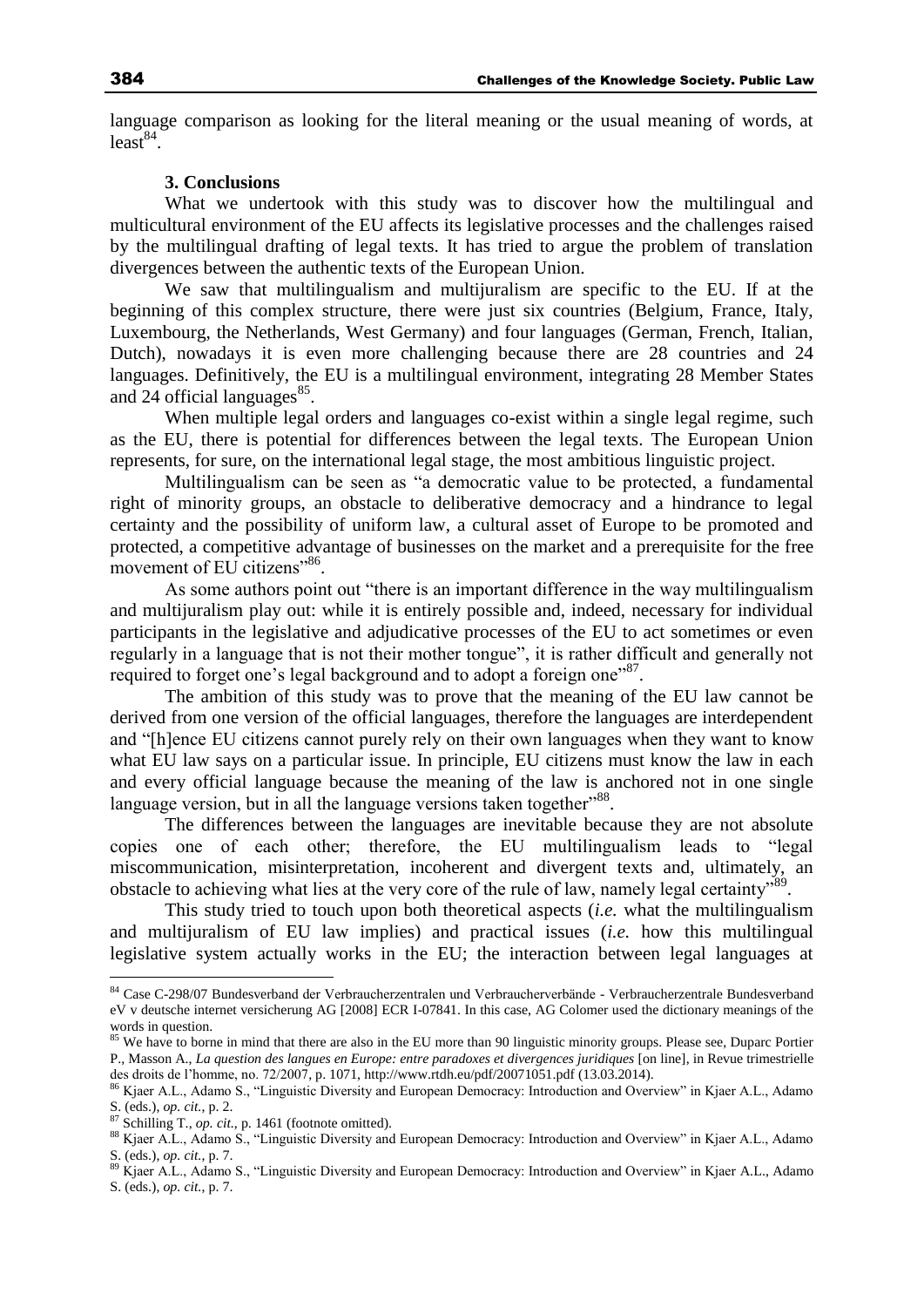national and at EU level, problems emerging from multilingualism, illustrated by the relevant case law of the European Court of Justice).

Of course that the meaning of the EU law cannot be derived from one version of the official languages, therefore the languages are interdependent and "[h]ence EU citizens cannot purely rely on their own languages when they want to know what EU law says on a particular issue. In principle, EU citizens must know the law in each and every official language because the meaning of the law is anchored not in one single language version, but in all the language versions taken together"<sup>90</sup>.

From all the ECJ cases mentioned in this study, it appears that the Court is compelled to apply different interpretation techniques that correspond to the nature of the actual discrepancy between the language versions of the EU legal acts that it is called upon to interpret. In order to avoid such discrepancies, a continuous effort of strengthening the quality of the drafting and the translation of the multilingual EU law is compulsory. Although the principle of equal authenticity of all language versions is incompatible with cases that result in an interpretation that gives precedence to one version over the other, the ECJ realized that solutions are needed. We have to borne in mind that these solutions do not have to overlook the principle of effectiveness, which ensures maximum adhesion to the EU objectives.

This study shows that the Court does not yet have a clear policy on how to solve the practical problem of authenticity of texts of all language versions of Community legislation. Although advocate general Stix-Hackl seemed to suggest that the language version of the draft legislation should be such "reference" version, the Court has not yet given a clear opinion on this suggestion.

As mentioned before, we have to borne in mind that in the future, the ECJ may also answer to the question of conflicts of language versions from inadequate drafting.

What about the solution? Is weak multilingualism the solution (replacing the 24 equally authentic official language versions of EU law by one version and 23 official translations), especially that is not new for the European construction? Should one<sup>91</sup> language be chosen as the original? We consider that *unilingualism* would vitiate the European Union, violating the principle of European identity. If the "real unity of Europe is the multilingualism<sup>", 92</sup>, therefore *unilingualism* would be the end of Europe. However, there are authors supporting the choice of a "single reference language". But, "[s]ince it is unlikely (due to political reasons) to expect that a single reference language, or a reference language for specific Community instruments will be introduced in the near future, it is most important that at least lawyers are trained to understand the most widely used drafting languages of Community legal instruments (in accordance with the opinion of AG Stix Hackl) and compare national harmonised legislation or directly applicable language versions against the original language version in order to minimise the risk of misinterpretation of Community  $law^{5,93}$ .

Of course that we have to see that multilingualism is an advantage, a blessing of the EU and not an obstacle, a curse. We consider that, despite the various problems with the EU multilingualism described in this study, it is "quite unlikely that anything would change in legal terms in the foreseeable future"<sup>94</sup>. However, we consider that lawyers should research

<sup>&</sup>lt;sup>90</sup> Kjaer A.L., Adamo S., "Linguistic Diversity and European Democracy: Introduction and Overview" in Kjaer A.L., Adamo S. (eds.), *op. cit.*, p. 7.

<sup>91</sup> For the rejection of *unilingualism*, please see Fenet A., *Diversité linguistique et construction européenne,* in Revue trimestrielle de droit européen, Dalloz, Paris, 2001, p. 262 and following.

<sup>92</sup> Eco U., *Un entretien avec Umberto Eco*, Le Monde, 29 September 1992.

<sup>93</sup> Glézl A., *Lost in Translation; EU Law and the Official Languages – Problem of the Authentic Text* [on line], p. 11, http://www.cels.law.cam.ac.uk/events/Glezl.pdf (13.03.2014).

<sup>&</sup>lt;sup>94</sup> Bobek M., "The Multilingualism of the European Union Law in the National Courts: Beyond the Textbooks" in Kjaer A.L., Adamo S. (eds.), *op. cit.*, p. 141.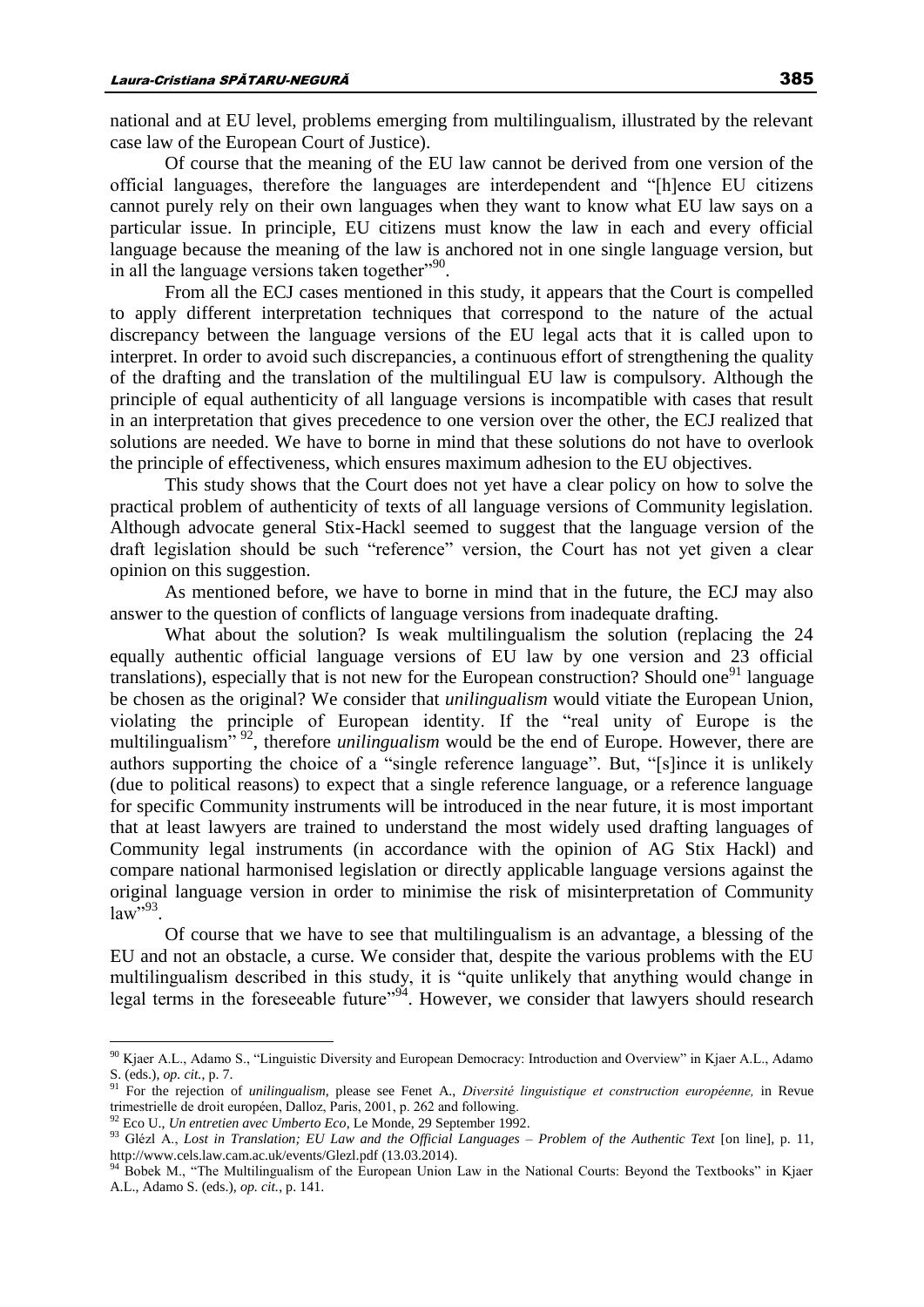more in languages and legal interpretation. Interdisciplinary efforts could solve the multilingualism problems of the EU.

#### **References**

- Duparc Portier P., Masson A., *La question des langues en Europe: entre paradoxes et divergences juridiques* [on line], in Revue trimestrielle des droits de l'homme, no. 72/2007
- European Commission, Directorate-General for Translation, Studies on translation and multilingualism. Lawmaking in the EU multilingual environment, 1/2010
- Glanert, S., *De la traductabilité du droit*, Dalloz, Paris, 2011
- Glézl A., Lost in Translation; EU Law and the Official Languages Problem of the Authentic Text [on line]
- Kennedy T., Learning European Law. A Primer and Vade-mecum, Sweet&Maxwell, 1998
- Kjaer A.L., Adamo S. (eds.), Linguistic Diversity and European Democracy: Introduction and Overview, Ashgate, 2011
- Moser P., Sawyer K., Making Community Law. The Legacy of Advocate General Jacobs at the European Court of Justice, 2008
- Muller, F., Burr, I. (eds.), Rechtssprache Europas. Reflexion der Praxis von Sprache und Mehrsprachigkeit im Supranationalen Recht, 2004
- Pozzo B., Jacometti V., *Multilingualism and the Harmonisation of European Law*, Kluwer Law International, 2006
- Robinson W., How the European Commission Drafts Legislation in 20 Languages, 53 Clarity, 2005
- Socanac L., Goddard C., Kremer L. (eds.), *Curriculum, Multilingualism and the Law*, Nakladni zavod Globus, Zagreb, 2009
- Schilling, T., Multilingualism and Multijuralism: Assets of EU Legislation and Adjudication?, German Law Journal, Vol. 12, No. 07, 2011
- Cases 2 and 3/62 Commission v. Luxembourg and Belgium [1962] ECR 425
- Cases 90 and 91/63 Commission v. Luxembourg and Belgium [1964] ECR 625
- Case 19/67 *van der Vecht* [1967] ECR 345
- Case 29/69 *Stauder* [1969-1970] ECR 157
- Case 49/71 *Getreide*
- Case 6/74 *Moulijn*
- Case 23/75 Rey Soda v. Cassa Conguaglia Zucchero [1975] ECR 1279
- Case 80/76, North Kerry Milk Products [1977] ECR 149
- Case 30/77 Régina v. Pierre Bouchereau [1977] ECR 1999
- Case 76/77, Auditeur du travail v Bernard Dufour, SA Creyf's Interim and SA Creyf's Industrial [1977] ECR
- Case 9/79 Marianne Wörsdorfer, née Koschniske, v Raad van Arbeid [1979], ECR 2717
- Case 150/80 Elefanten Schuh v. Jacqmain [1981] ECR 1671
- Case 53/81 Levin v. Staatssecretaris van Justitie [1982] ECR 1035
- Case C-283/81, Srl CILFIT and Lanifacio di Gavardo SpA v. Ministry of Health [1982] ECR 3415
- Case 45/83 Ludwig-Maximilians-Universität München v Hauptzollamt München West [1984] ECR-267
- Case 100/84 Commission of the European Communities v. United Kingdom of Great Britain and Northern Ireland [1985] ECR 1169
- Case 107/84 Commission of the European Communities v. Federal Republic of Germany [1985] ECR 2655
- Case C-372/88 Milk Marketing Board of England and Wales v. Cricket St. Thomas Estate [1990] ECR I-1345
- Joined Cases C-46/93 and C-48/93 Brasserie du Pêcheur and Factortame 258 [1996] ECR I-1029
- Case C-449/93 *Rockfon* [1995] ECR I-4291
- Case C-64/95 Konservenfabrik Lubella v. Hauptzollamt Cottbus [1996] ECR I-5105
- Case C-72/95 Aannemersbedriif P/K. Kraaijeveld BV & Others v. Gedeputeerde Staten van Zuid-Holland [1996] ECR I-5403
- Case C-219/95 *Ferriere Nord* [1997] ECR I-4411
- Case C-296/95 The Queen v Commissioners of Customs and Excise, ex parte EMU Tabac SARL, The Man in Black Ltd, John Cunningham [1998] ECR 1605
- Case C-310/95*, Road Air* [1997] ECR I-2229